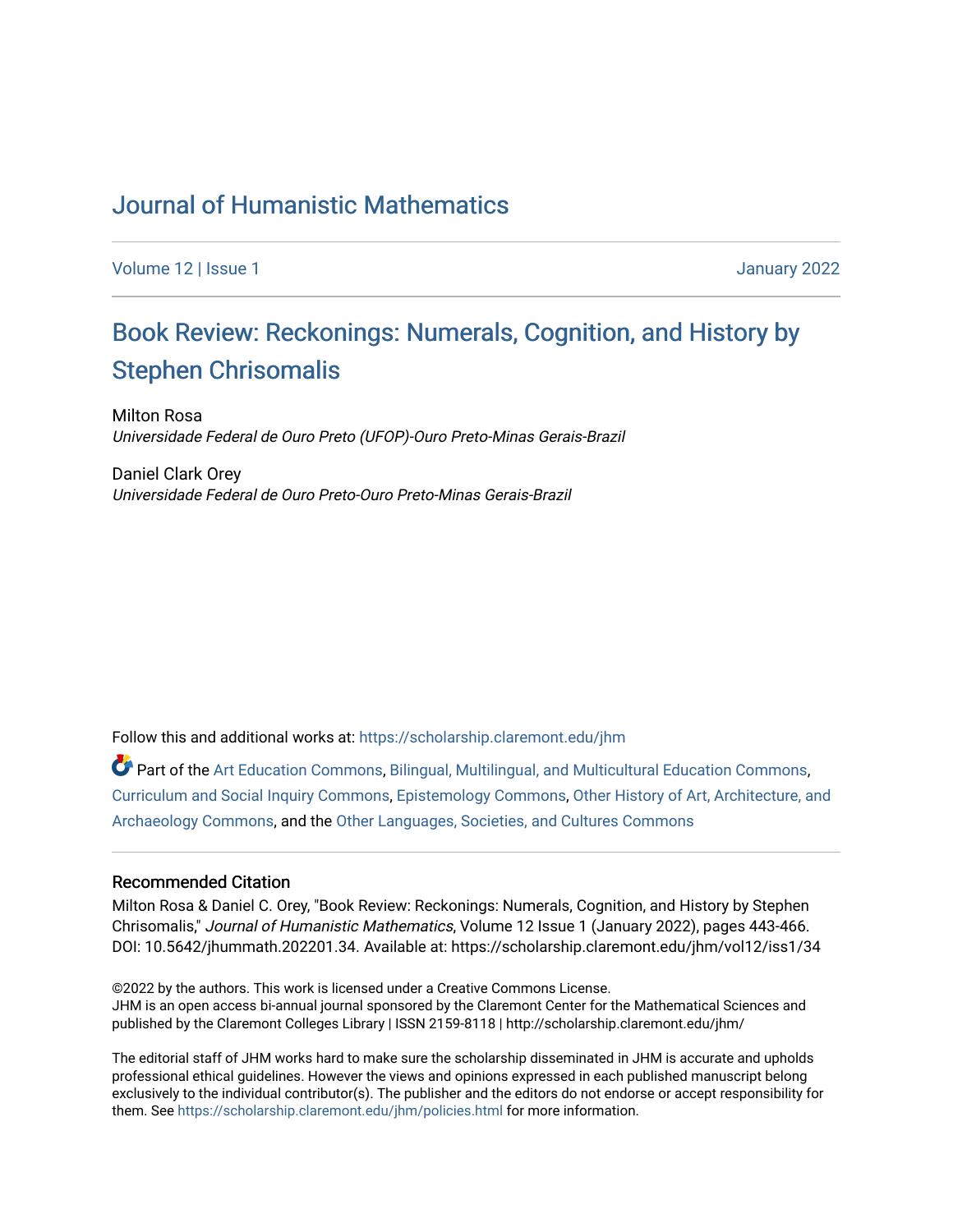# Book Review: Reckonings: Numerals, Cognition, and History by Stephen Chrisomalis

Milton Rosa

Universidade Federal de Ouro Preto, Minas Gerais, BRAZIL milton.rosa@ufop.edu.br

Daniel Clark Orey

Universidade Federal de Ouro Preto, Minas Gerais, BRAZIL oreydc@ufop.edu.br

#### Synopsis

This review of Reckonings shares our thoughts on the diverse insights presented by Stephen Chrisomalis's version of the history of numerical notation. Chrisomalis suggests that members of distinct cultural groups write numbers as an active choice in accordance with their own sociocultural contexts, which reflect the influences of historical, cognitive, social, economic, political, environmental, and cultural factors. This book integrates comparative, cognitive, and evolutionary understandings on numerical cognition with historical and linguistic evidence on the use and transformation of numeral systems through the historical advancement of numeracy. Chrisomalis offers an interesting historical perspective on numbers that builds upon three main themes: numerals, cognition, and history. Reckonings can inspire us to view the concept and constructs of numeracy through a historical and sociocultural lens.

Reckonings: Numerals, Cognition, and History. By Stephen Chrisomalis. The MIT Press, Cambridge, Massachusetts, 2020. (ISBN: 978-0-262-04463-9. 245 pages.)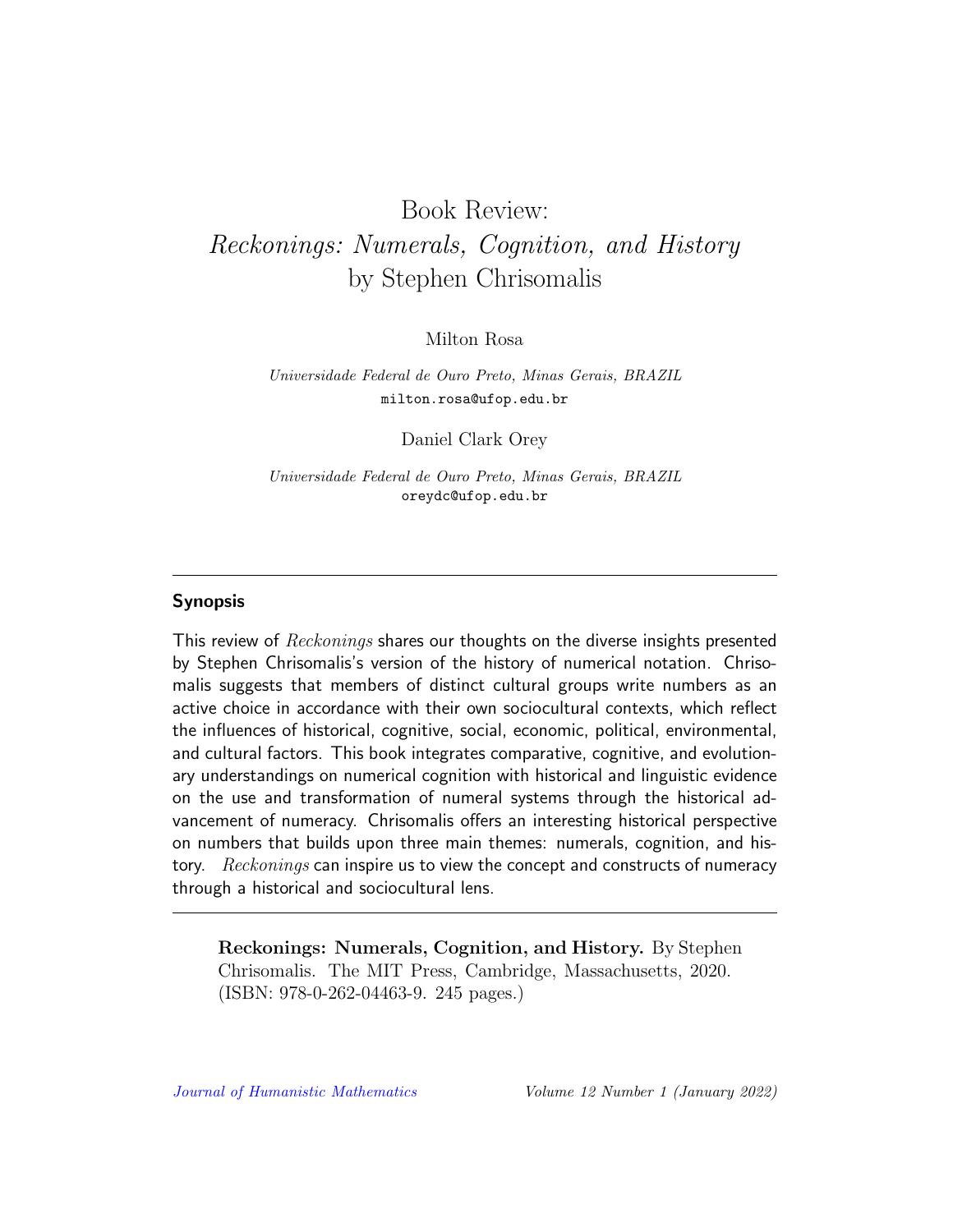#### 1. Initial Considerations

Stephen Chrisomalis, a professor of anthropology at Wayne State University (Michigan, USA), has written a compelling and thoroughly entertaining account of how numbers came to be historically used and represented. In this context, the author situates numeracy within a social and cognitive frame, by viewing the peculiarity of shaping numerals by diverse groups of people as a way of communication. His book, Reckonings, situates numbers and mathematical knowledge as sociocultural, historical, and cognitive phenomena. In this perspective, numeracy is a sociocultural phenomenon, as well as a product of interactions between members of different cultures, whose mutual influences and interactions make constant changes in the complexity of the universe. In this regard, numbers can be viewed as mathematical objects, and numerals can be viewed as cultural artifacts of observation as well as technological tools that involve diverse ways of representing, understanding, and manipulating aspects of the daily life of these members [\[15\]](#page-23-0).

Chrisomalis presents an engaging and accessible view of the cognitive and cultural history of numbers and numerals as well as the diffusion and spread of this knowledge from generation to generation. This approach is relevant for those who seek to understand how members of distinct cultures count and represent numbers in the present, as such understanding of contemporary representations and numeral systems needs to be rooted in an understanding of the relevant developments in the past.<sup>[1](#page-2-0)</sup>

Reckonings offers a cross-cultural cognitive analysis of numbers and written numerals over the past 5000 years; Chrisomalis investigates the relationships between individuals' cognition and the broader social, political, cultural, environmental, and economic processes within this expansive time frame. He also discusses the ways that these systems differ from each other, explaining, for example, how members of distinct cultural groups built on the ancient tally systems they used and how they developed their own writing systems.

<span id="page-2-0"></span><sup>1</sup> D'Ambrosio [\[5\]](#page-22-0) affirms that instruments, objects, and artifacts such as buildings, number systems, numerical representations, musical instruments, and computers provide information about their makers and users since they were developed to meet their basic necessities, as well as provide recreation, entertainment, and ways of communication. Similarly, D'Ambrosio and D'Ambrosio [\[8\]](#page-22-1) comment that members of distinct cultural groups develop a diversity of ways to communicate, using spoken and written language, signs, gestures, numbers, numerals, and visualization.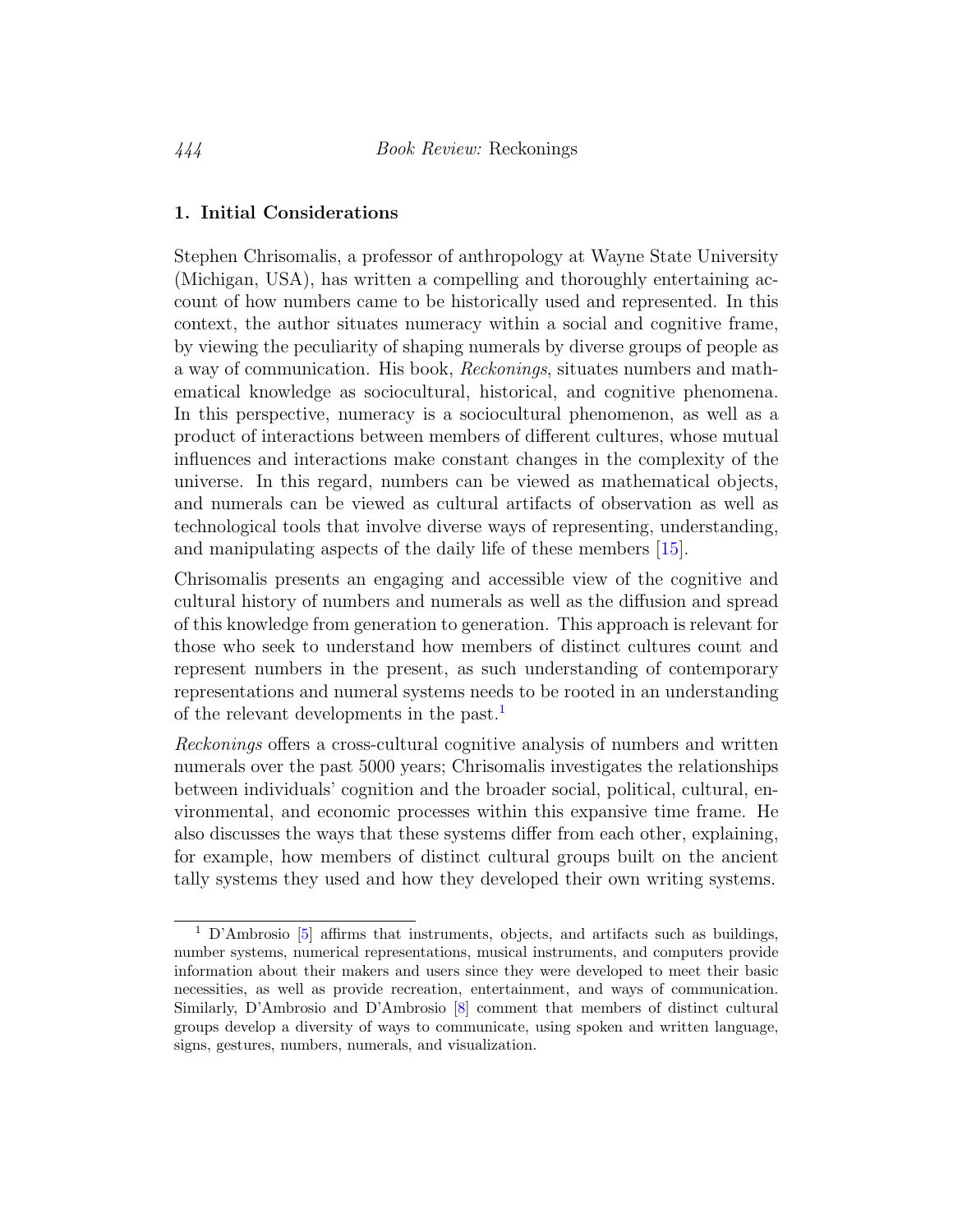Reckonings acknowledges that humanity has developed more than a hundred different systems for representing numbers over the last fifty centuries.<sup>[2](#page-3-0)</sup> It also offers a fresh account of the hows and whys of the ever-evolving number systems over this period of time and into the future, and in which diverse methods of numerical notation and distinct ways of writing numbers have been developed, represented, and used by the members of specific sociocultural groups. Reading this book, one gets a glimpse into how prior cultures and groups calculated and measured, often without using any written supportive machinery that could allow them to do so.

Chrisomalis considers how members of distinct cultures both developed and used numerals by reinterpreting historical and archaeological representations of numerical notations, and by exploring their implications and role in diverse societies. Through his work, he demonstrates how both numerical words and symbols interact in specific sociocultural contexts as well as how they have been used and structured through history, thus helping us to rethink our own assumptions about the evolution of numbers and its numeric representations.

As ethnomathematics scholars, it was fascinating for us to read how over millennia, people calculated physically by using devices such as manual calculators (abacus, yupanas, and quipus), and then used written notation to share the obtained results. What we read resonates with  $[14]$ , where Rosa states that numeral systems, number words, numeral symbols, and numerical notations all seem to follow logical and mathematical principles whose development is influenced by the sociocultural context in which they were rooted, developed, accumulated, and diffused among and between members in their own cultural groups.

Chrisomalis in his book also shows us how historical numeral systems can be replaced and/or modified. For example, a look at the past of these systems shows that their evolution is predictable and progressive. Similarly, a look at their potential in the future shows that the development of numbering ideas, procedures, and practices is still in place. Once again, this resonates with our understanding of the essential sociocultural character of numeral systems.

<span id="page-3-0"></span><sup>2</sup> According to Steen [\[20\]](#page-24-0), numerical concepts were developed in relation to the often unique and distinctive theoretical, social, and historical foundations across cultures, and these distinct circumstances have come to influence the decision-making processes as developed by the members of diverse cultural groups in using equally diverse numeral systems.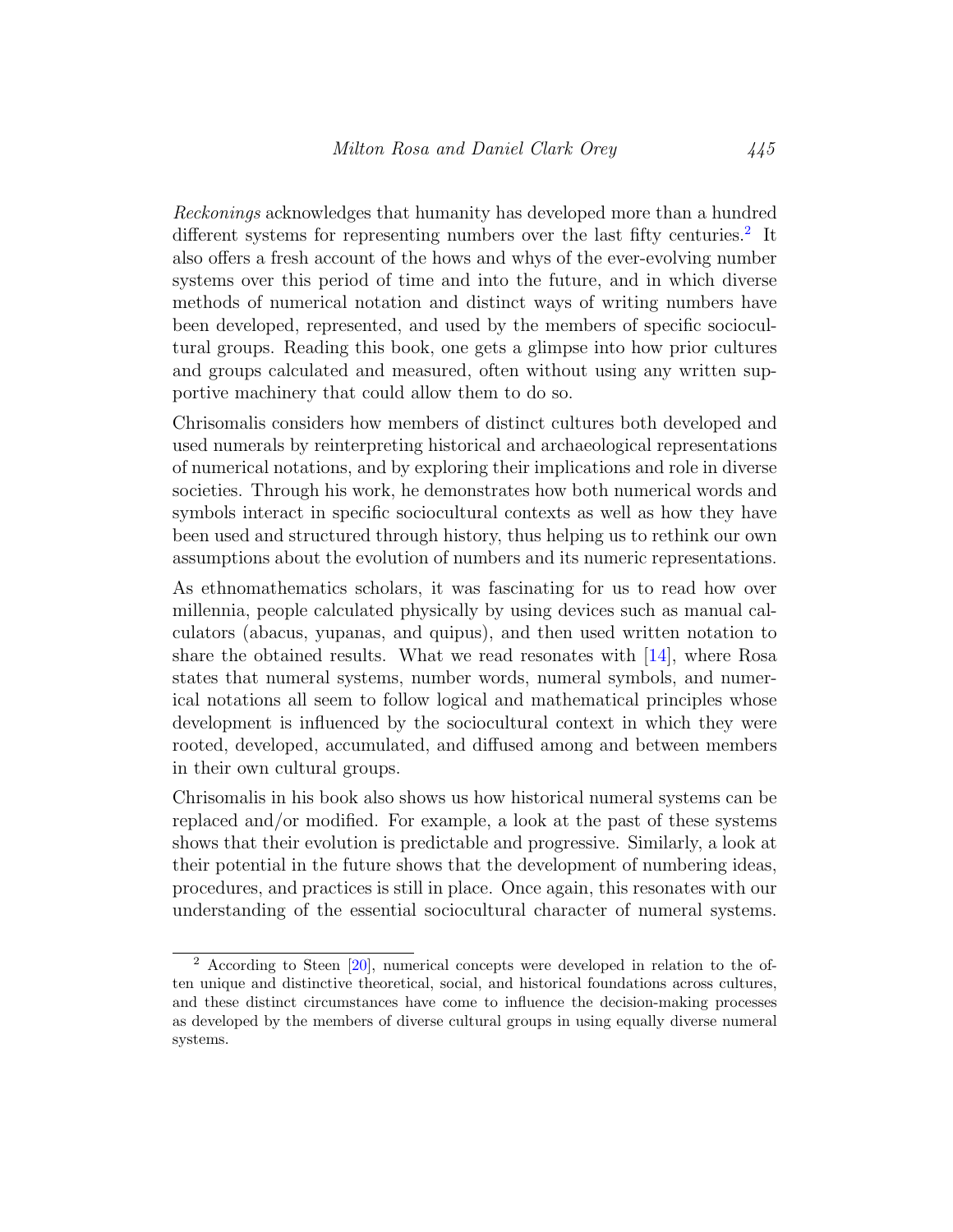In [\[15\]](#page-23-0), we comment on the importance of understanding and explaining both current and historical varieties of mathematical ideas, procedures, and practices related to numbers and numerals, as these change across time, culture of origin, race, ethnicity, gender, with interactions across cultures, and other sociocultural characteristics.

#### 2. Reading *Reckonings* Chapter by Chapter

In his book, Chrisomalis presents research on cross-cultural anthropological methods and theories related to numeracy,<sup>[3](#page-4-0)</sup> literacy, matheracy, technoracy, and the history of anthropology. He shows that culture plays an important role in the development of numerals through history; he also makes explicit connections to theories of cognition.

Chrisomalis explores how number systems have configured, as well as been shaped by, diverse societies, and how members of distinct cultures have invented number concepts and numerical representations and notations. Through his investigations, he conveys both the joy and the importance of the development of numeral systems; this multifaceted exposition might interest a broad range of readers, educators, and researchers.

The basic organizational structure of Reckonings is as follows: there is an introduction and seven interlinked chapters that are both macro-historical and cross-cultural. These all are developed with a specific and particular focus on the origins, decline, and fall of the Roman numerals. These chapters all together also offer a vast bibliography related to numbers and numerals, cognition, and history, all providing good fodder for readers who wish to think deeply about what it means to be human, what it means for humanity to sustain and pass on its heritage, and so on.

<span id="page-4-0"></span><sup>3</sup> We argue in [\[15\]](#page-23-0) that numeracy is the skill set and habits of mind needed for the interpretation of graphs and tables, numbers, and numerals, and other ways of informing members of distinct cultures. In our opinion, even reading includes understanding the condensed language of codes. The competencies included in the construct of numeracy have much more to do with screens and buttons than with pencil and paper. There is no way to reverse this trend, just as there has been no successful censorship to prevent people from having access to books over the past 500 years. You can censor them, remove them, even burn them, but over the long term, they have tendency towards returning to the shelf! Getting information through new media and technological forms supersedes the use of pencil and paper and numeracy is achieved with calculators [\[3\]](#page-22-2).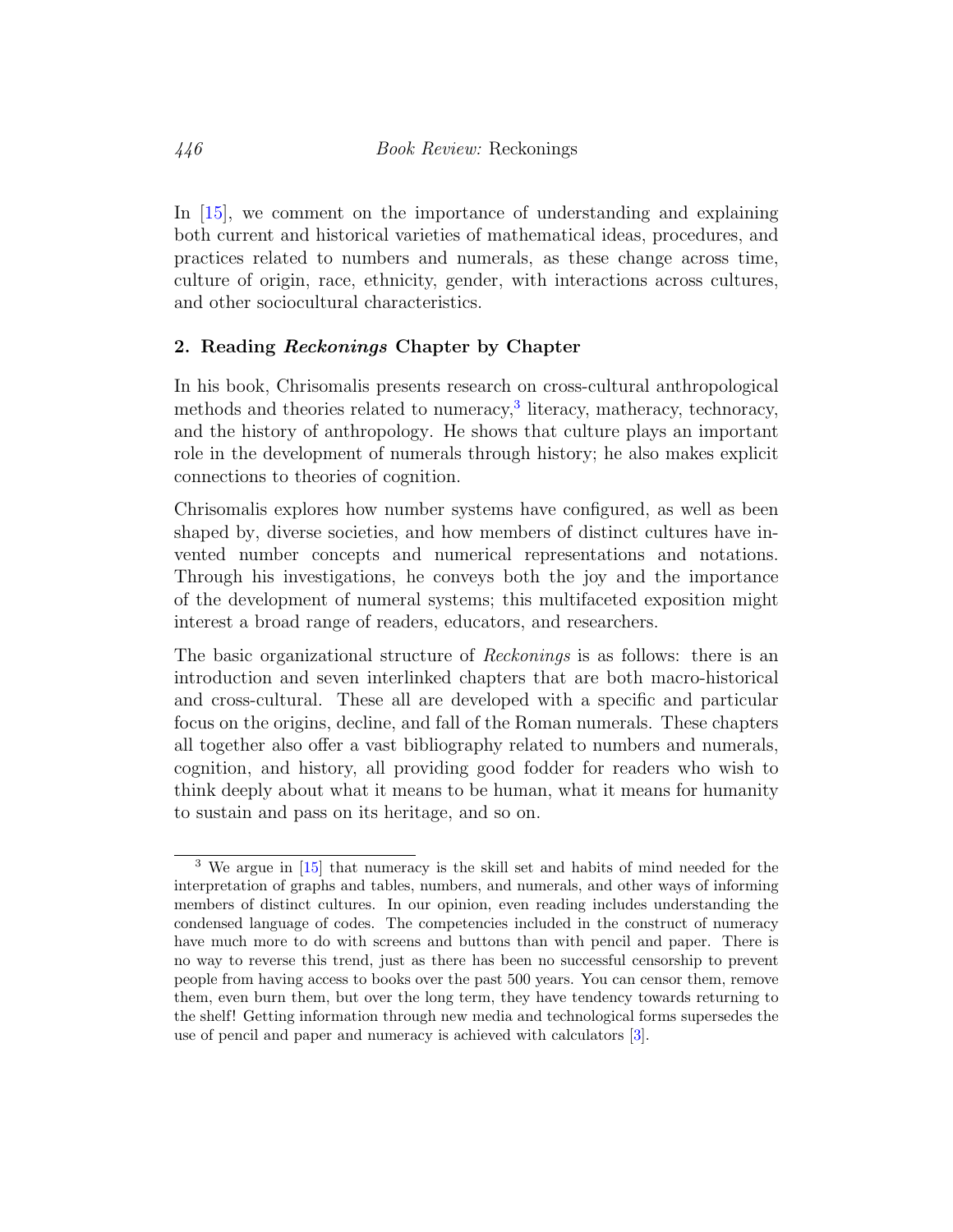It is important to state here that, according to Chrisomalis, numerals, cognition, and history are the three central themes of the seven chapters that compose Reckonings. Chrisomalis writes, "each element of this triad is essential for understanding human numbering practices and the social context of written numbers" (page xv).

In the introduction, entitled Three Reckonings, Chrisomalis reflects on the evolution of knowledge regarding the three reckonings, which are: to reckon to calculate, to reckon to think, and to reckon to evaluate. These neatly parallel the three themes mentioned above: numerals, cognition, and history. Chrisomalis displays this parallel structure by presenting a scenario in which the scale of biological evolution and the process of cultural development must acknowledge the role of the human element in evoking the processes of selection and adaptation, as the latter innovates daily.

Chapter 1, entitled The Limits of Numerical Cognition, raises issues related to constraints against universals and particulars; it deals with constraining infinity and spoken and written numbers, providing an example regarding the 99% problem. In the conclusion of this chapter, Chrisomalis provides us with a valuable and interesting discussion regarding the constraints, as well as history and cognition, in which he develops a series of arguments regarding the historical evolution of numbers, numerals, and, and what he calls Western numerals. In particular, Chrisomalis writes that history and cognition can be integrated into a holistic view of the development of numeracy. Thus, numeracy cannot be seen as a static set of strategies related to *basic facts* that might contribute to members of diverse cultures reaching their creative potential and stimulating and facilitating common action necessary for the evolution of social coexistence, ethics, and citizenship.

Historically, scholars interested in the development of numeracy primarily focused on the advancement of basic mathematics skills, such as measuring and calculating [\[15\]](#page-23-0). Currently, however, the advancement of these skills is no longer confined to the ability to count, calculate, and master common numbers, numerals, and/or algorithms. It is important to state here that:

This limited form of mathematics is insufficient to help individuals perform their basic civic roles in society. Thus, it has become necessary to propose a new role for numeracy; one that emerges as a response to increasingly relevant sociocultural demands of a contemporary society (page 587).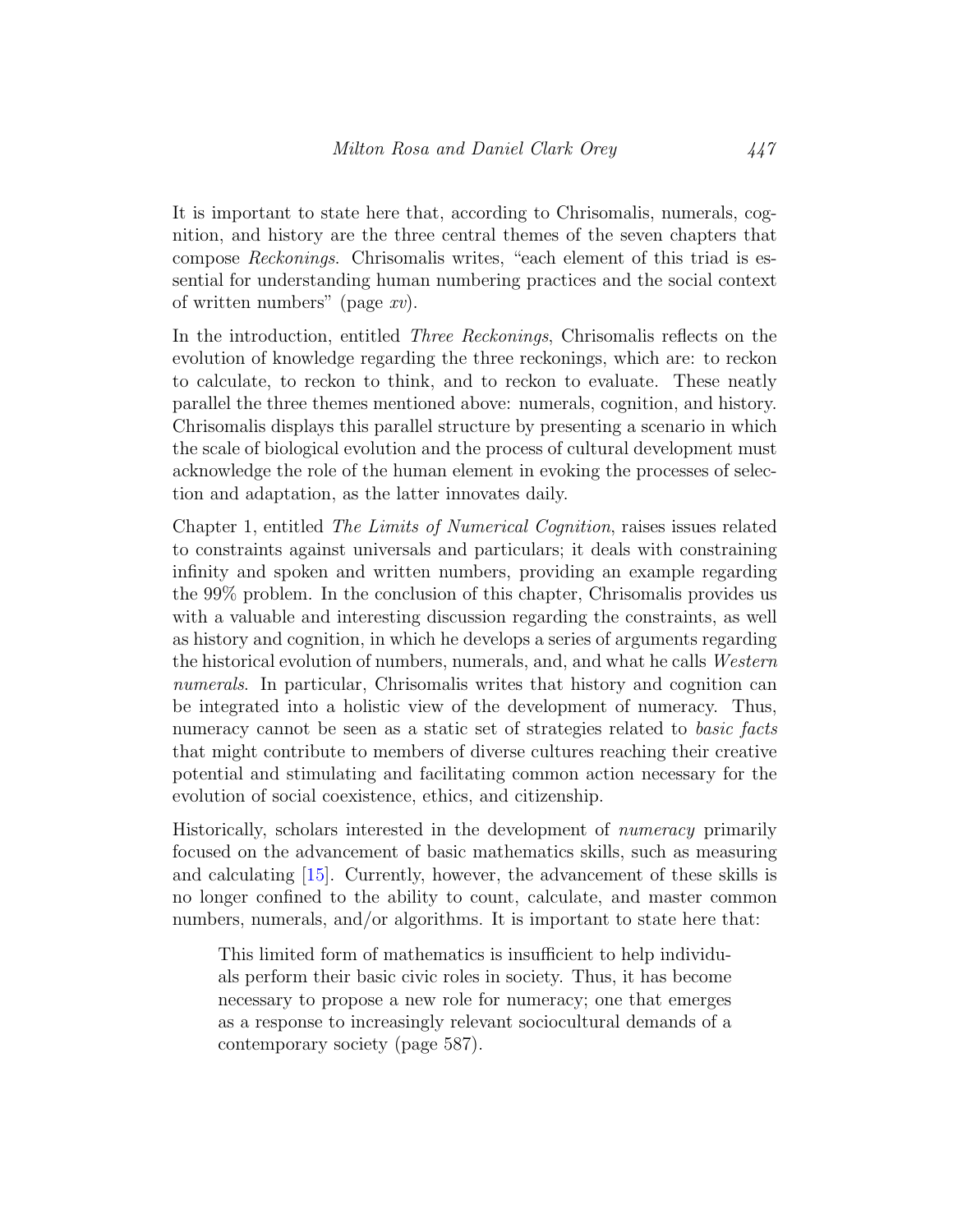Even though the specific concrete tools involved are constantly evolving, as we noted in Footnote [3,](#page-4-0) mathematization remains an important intellectual tool for the development of numeracy because it is a transformative process that translates real world phenomena into mathematical representations. It handles this translation by developing and communicating notations, representations, numbers, numerals, vocabularies, and algorithms in order to enable members of distinct cultures to generalize and make conjectures and as result to promote the development of numeracy [\[15\]](#page-23-0).

Chapter 2, entitled Conspicuous Computation, builds on the framework of cognitive constraints and patterns previously outlined, which configures a rational, comprehensive, and understandable environment for the decisionmaking process that members of distinct cultural groups develop in response to the sociocultural contexts and the many day-to-day challenges they face. This framework helps to delineate an outline for understanding how numerical texts create meanings; Chrisomalis applies these insights to the case of Roman numerals, and thus is able to pose and address questions and problems rooted in social, cultural, and linguistic contexts.

Chrisomalis in this chapter also deals with conspicuous computation, which he defines as "the intentional use of large numbers for their visual or psychological effect on the reader" (page 42). This concept, as we can imagine, has significant effects in hierarchical and inegalitarian societies, in which numeracy is valued, yet unequally distributed among its members, because it serves as a textual tool of social control.<sup>[4](#page-6-0)</sup>

Chapter 3, entitled The Decline and Fall of the Roman Numerals I: Of Screws and Hammers, evaluates the merits and demerits of numerical notations related to Roman numerals by presenting curious and peculiar facts, texts, and materials related to their use in the past. Some of this involves interesting historical details about the Roman empire. Thus, Chrisomalis shares with his readers "a number of Roman and Post-Roman medieval techniques [such as] finger arithmetic, the abacus, tallying. To this, we could add mental and verbal arithmetic, in whatever form they took" (page 72).

<span id="page-6-0"></span> $4$  Here we are reminded of [\[4\]](#page-22-3), where D'Ambrosio states that numeracy is not limited to the study of traditional mathematical concepts because it is related to critical applications of mathematical knowledge and procedures through the use of numerical, statistical, probabilistic, and measurement tools that people use to resolve their problems and situations, and by linking these competencies to ethics and citizenship in modern societies.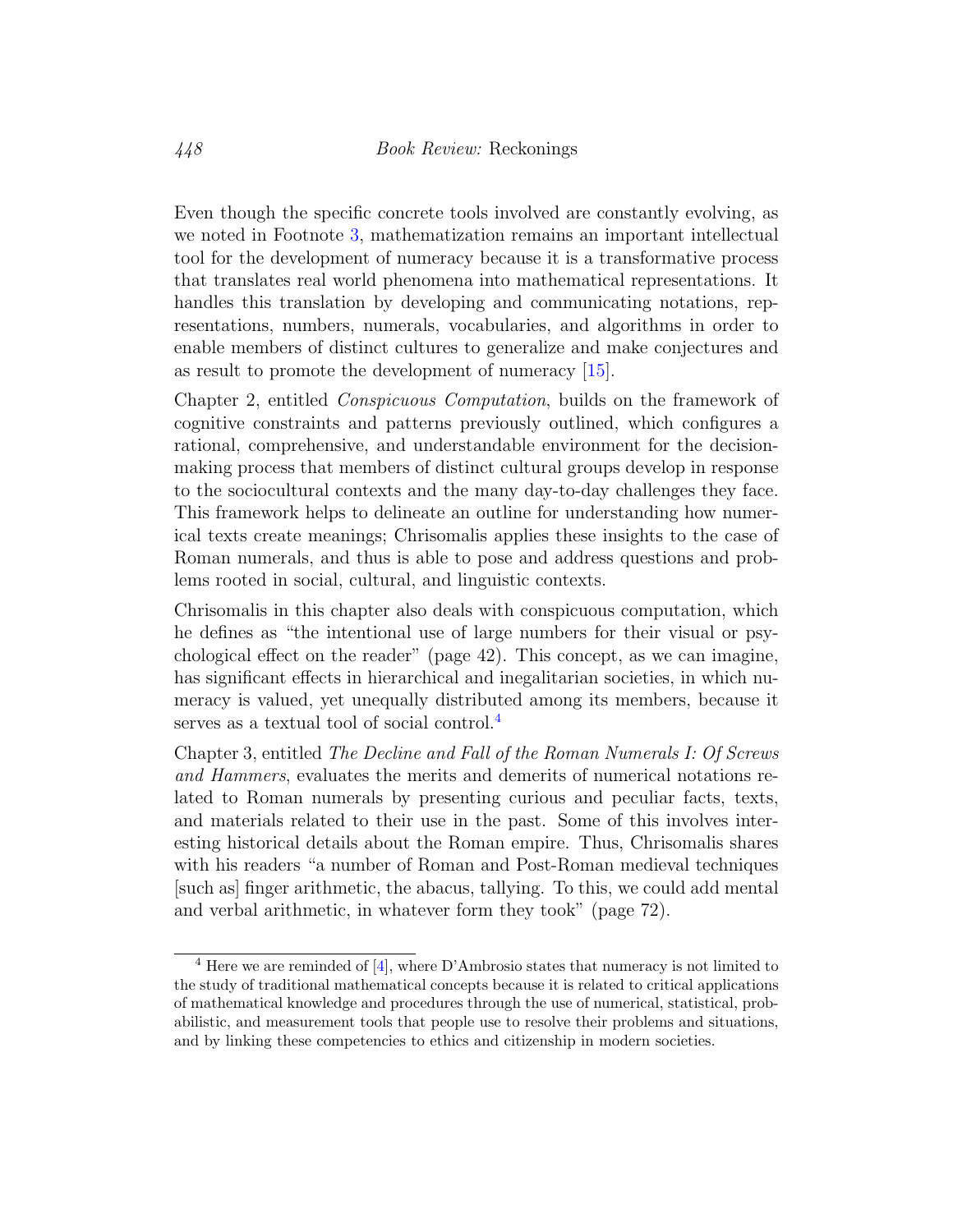Today, most consider Roman numerals to be inefficient and cumbersone, and even archaic, obsolete, and awkward. It is often assumed that computation and standard calculuations would be impossible if we used them. However, Chrisomalis presents examples of the use of these numerals in classical, medieval, and early modern historical contexts, showing us that in their context, they were quite feasible as notational tools for computation; people just needed different algorithms to use. And yet their applications declined and became unpopular; this too is carefully detailed by Chrisomalis.

This chapter (and perhaps the next), for those curious to learn more about Roman numerals, might be worth reading on its own. For us as mathematics educators interested in the history of mathematics and mathematical notation, it was interesting to see how for millennia, scientists and vendors alike used concrete means for calculations, again abacus, yupanas, or quipus, and used the Roman numerals to record their findings in diverse knowledge areas.

In Chapter 4, entitled The Decline and Fall of the Roman Numerals II: Safety in Numbers, Chrisomalis analyzes a single characteristic related to frequency and use of Roman numerals and a single outcome related to the adoption of its innovative and/or unusual usage. We also read about how these interact with three kinds of frequency dependence: frequency-dependent bias, prestige bias, and frequency-dependent and prestige biases. Here we learn that the frequency dependence of Roman numerals is related to how sociocultural surroundings influence the decision-making process of members of distinct cultural groups to adopt a particular numeral system through cultural dynamism. In this context, cultural dynamism refers to the exchange of systems of knowledge that enables members of distinct cultures to exploit or adapt the world around them [\[14\]](#page-23-1). Thus, cultural dynamics enable the incorporation of human invention, which relates to the idea of changing the world in order to create new abilities and institutionalizing these changes. In turn, this serves as basis for the development of more skills, abilities, and competencies.

This chapter also deals with networks and frequency in communication systems by showing how spoken and written numbers are affected by frequency dependence, as well as the development of Roman and Western numerals as a case study of frequency. In particular, we know that at some point Roman numerals were supreme; "Western numerals had to come from a position of radical infrequency, and the process of replacing Roman numerals took centuries to complete" (page 108).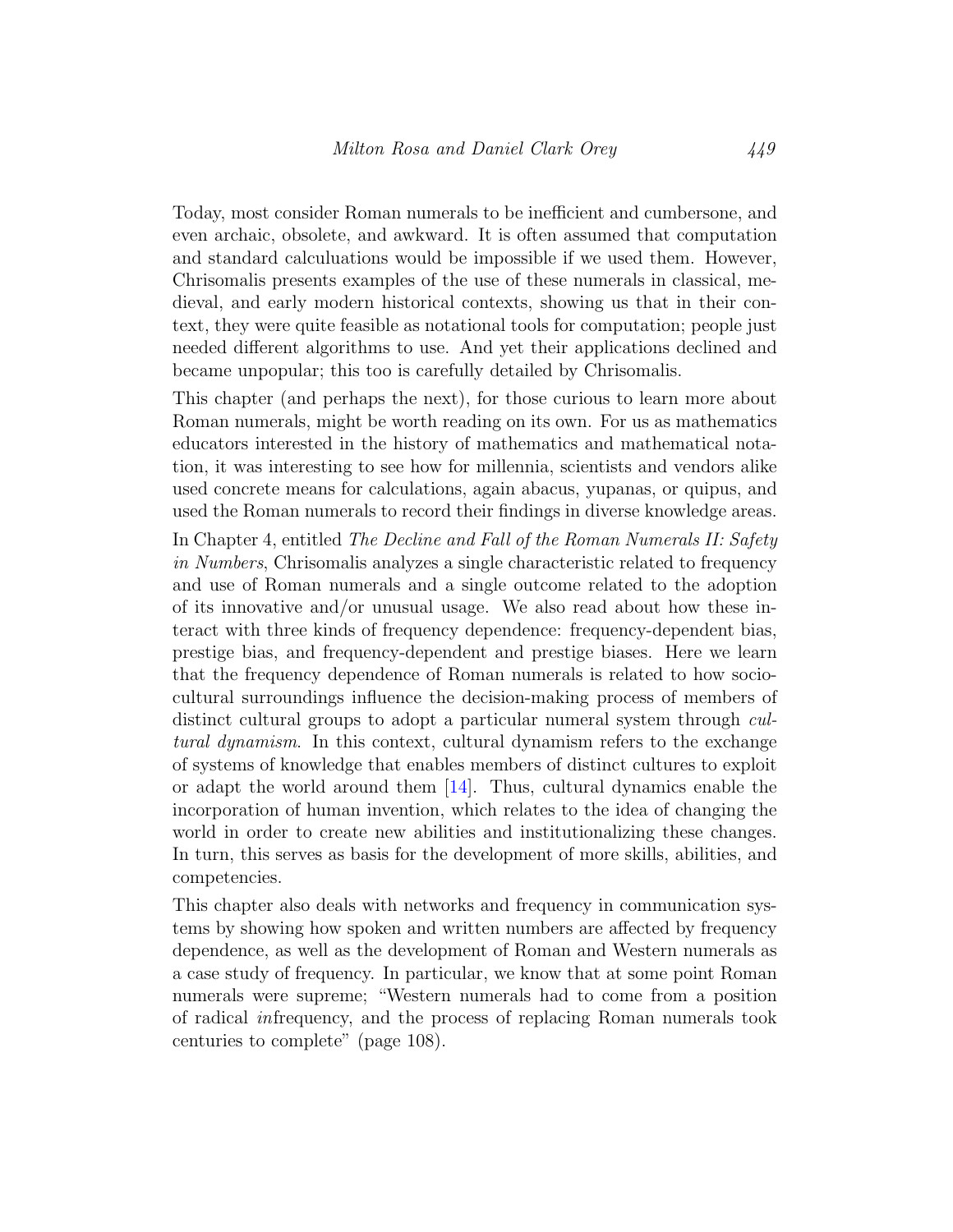In Chapter 5, entitled Number Crunching, Chrisomalis examines a case study related to "the broader context of the development of numerical notation since the Western numerals achieved their present level of ubiquity (page 121). Thus, we learn about "Cherokee numerals, which is part of a numerical notation system that never came into common use, and which has actually been so sparsely attested that it is unmentioned in most of the systematic history of writing and number systems" (page  $123$ ).<sup>[5](#page-8-0)</sup> Through this case study, Chrisomalis tries to understand what kinds of numeral systems members of distinct cultural groups might develop and be using in the future.

Chapter 6, entitled How to Choose a Number, discusses the need to use the concept of modality when choosing numerical systems. This includes: a) the medium when a number is expressed both visually and auditorily and b) modes of expression that show how numbers convey meanings as well as the degree to which they claim to be representations of some underlying reality. For example, number 4 (four) can be expressed and communicated in different modalities, such as in speech, in writing as in Roman numeral IV, in Spanish (*cuatro*), in Portuguese (*quatro*), and in French (*quatre*), and in a hand with four fingers extended. In this chapter, Chrisomalis states that multimodal representations provide writers with opportunities to emphasize and facilitate specific readings by making numerals more evident. In this approach texts are used to enable a particular communicative relationship with some audience. He also discusses how different number modalities can be mixed together to give us blended modalities, in which numerical notations contain a cue or index to a lexical reading; hybrid modalities, where single numbers are written by using two or more distinct notations, such as lexical and graphic, and parallel modalities, in which the same number is written two or more times in different ways.

This chapter also explores the case in which number words and numerical notations are used in distinct contexts. This approach is classified as a sociolinguistic model, because it provides an example of code choice in which expressions are selected based on the same goals, interests, or principles. Yet, even when not used for the same purposes or in the same contexts, numerical modalities can influence each other.

<span id="page-8-0"></span><sup>5</sup> We would like to emphasize that this numerical notation system is due to Cherokee polymath Sequoyah (1770–1843), who developed it alongside his celebrated syllabary.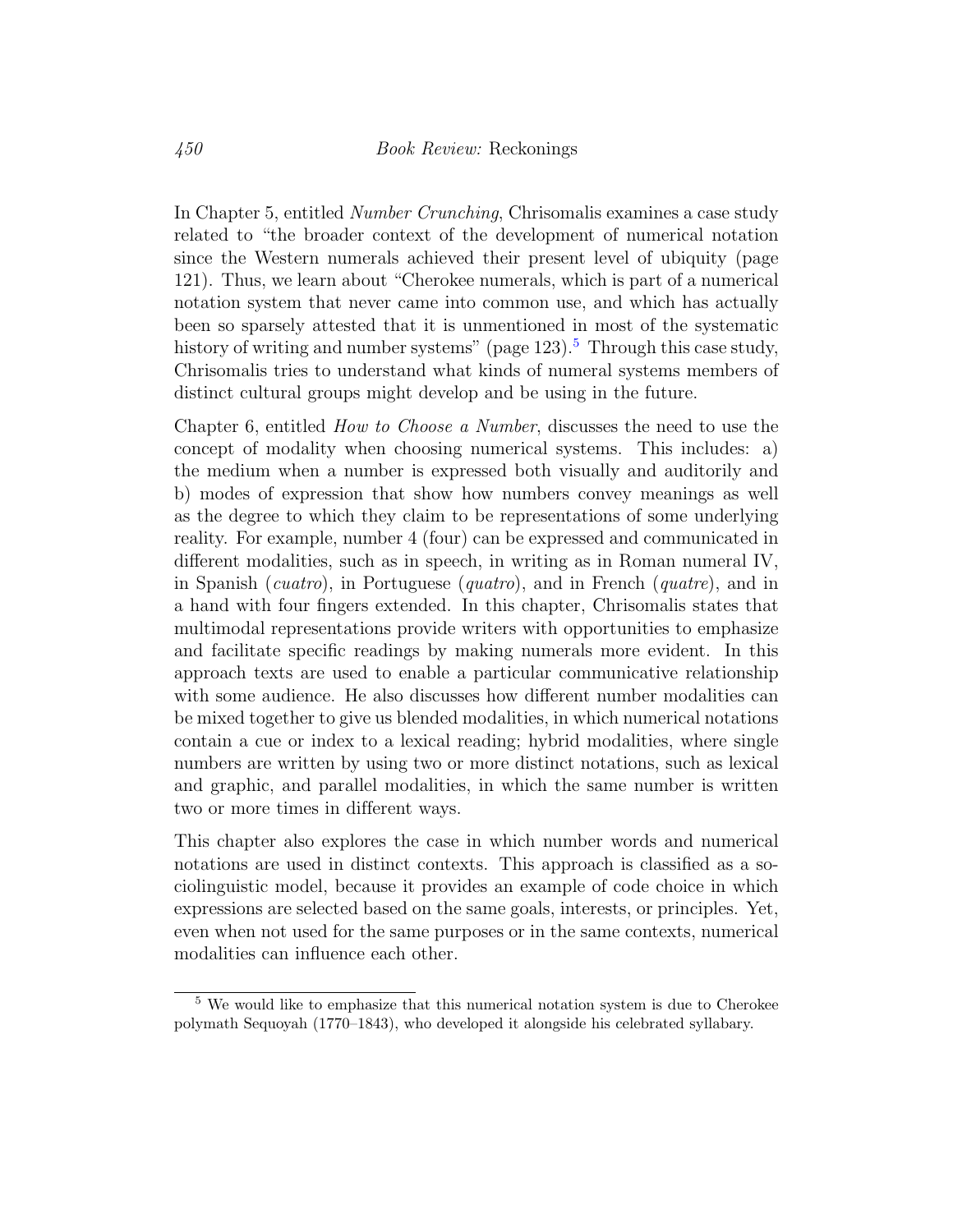This chapter reminded us of how, according to D'Ambrosio and Rosa [\[9\]](#page-22-4), culture is transmitted both in space and time, through encounters, communication, and information. To develop human values we need to understand the dynamics of this transmission. Culture, as life, is not static; it is in constant evolution, through inter and intra-cultural encounters. Hence, culture is transformed and, as a consequence, values change as they are influenced mutually.

In Chapter 7, entitled To Infinity and Beyond?, Chrisomalis returns to reckon with the central questions posed in the book regarding cognition, history, and linguistics changes. As he writes, "holistic, comparative, and historical anthropology is witness to diachronic and social processes at a multimillennial scale" (page 208). He argues that there is:

(. . . ) a need for a much closer coordination of archaeological and ethnographic data, not despite the fact that they are different, but because they are different, and because we need to explain that difference if we are to have any success in understanding the range of constraints on social formation. I am far more sympathetic of the call for cross-cultural comparisons of archaeological as well as ethnographic data (page 190).

#### 3. Some Connections and Recollections

Reckonings shows that every time we work with numbers, we are participating in a multi-millennial history of writing and communicating, as we are using numerals that evolved historically and are applied in diverse sociocultural contexts. Thus, as we wrote in [\[16\]](#page-23-2), cross-cultural comparison can be viewed as a global approach that seeks to comprehend or explain alternative ways of doing mathematics, as well as to study the development of numbers and numerals throughout history.

Helfrich [\[11\]](#page-23-3) notes that in order to use cross-cultural comparison effectively to compare multiple cultures, "both the objects and the standards of comparison must be equivalent across cultures" (page 132). Yet, Chrisomalis states that:

(. . . ) dehumanizing comparativism is worse than analysis that look only at the present, because data are ripped out of any context that might be relevant to understanding them and retrofitted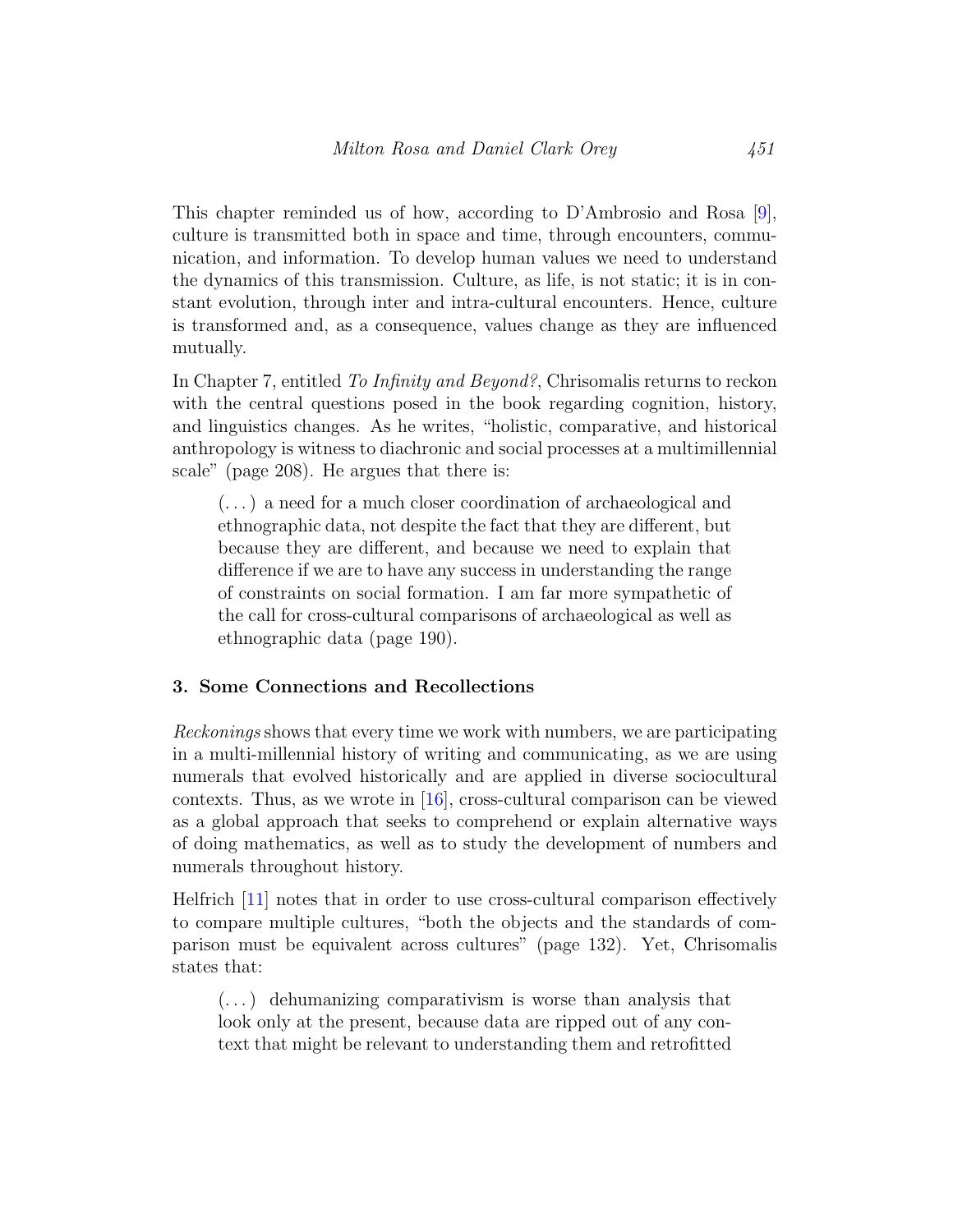to a rigid hierarchy of social standing. The problems of unilinear cultural evolutionary theories are so well in modern anthropology  $(...)$  (page 193).

 $\sim$  0——0——— $\sim$ 

This book offers us a fresh perspective on numerals and numeracy, encouraging us to view them together as one of humanity's most powerful cognitive tools, tools that involve using symbols to perform basic daily activities such as read clocks, check calendars, dial phone numbers, organize the family budget or do arithmetic.

Members of distinct cultures perceive how most of the numerals used in their own environment are applied in calculations and in representational systems taken from their own realities. Understanding how these members make these choices in relation to number systems helps us understand motivation and decision-making about advancement of numeracy in diverse sociocultural contexts.

In this context, we are reminded of D'Ambrosio, who in [\[3\]](#page-22-2), addresses the topic of literacy, matheracy, and technoracy as a curricular proposal. This approach is imbued with holistic conceptions that offer a consistent transdisciplinarity and are compatible with various contemporary trends for pedagogical action, with communicative, analytical, material, and technological instruments that enable the development of numeracy. Let us think a bit more about this tri-partite proposal and its ingredients.

Literacy is the ability to process information by applying techniques of reading, writing, representing, and calculating in a variety of diverse media contexts [\[15\]](#page-23-0). It can be understood as the conglomeration of competencies related to the processing and creation of information, which include abilities such as checking prices, times, schedules, using units of measurement, performing mathematical operations, as well as numeracy competencies such as representing numbers and interpreting graphs and tables [\[8\]](#page-22-1). This communicative instrument is best understood as the integration of school and cultural contexts through the process of cultural dynamism. It is the ability to use and combine instruments according to needs and situations, which, from the perspective of transdisciplinarity, constitutes a way of overcoming the barriers of disciplinary relationships.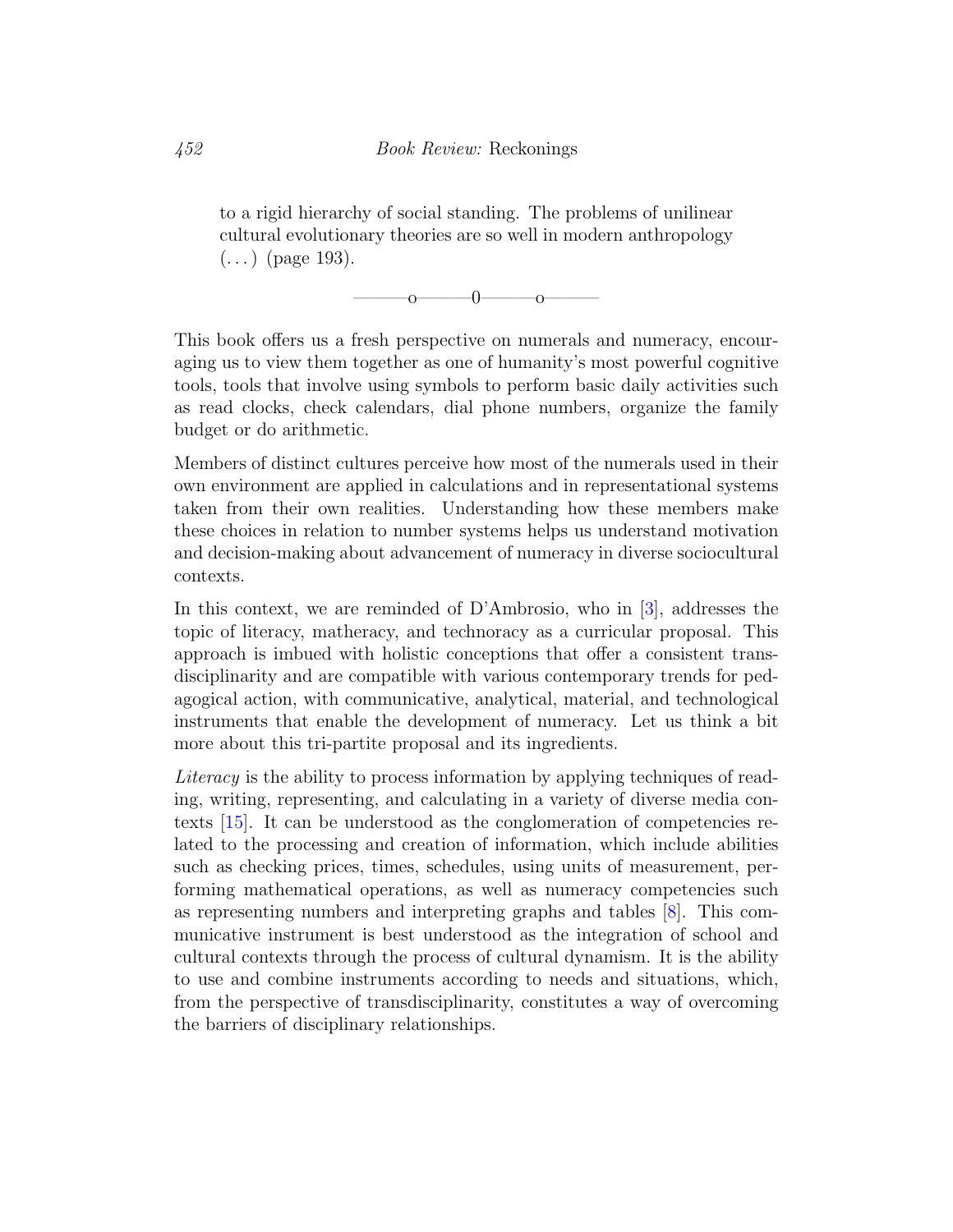Matheracy is understood as the capability to interpret and manage signs and codes as well as the ability to both propose and use models in everyday life. It helps students develop statistical competencies that include the abilities to collect, read, understand, propose hypothesis, infer, produce and interpret data in order to assess their validity and draw conclusions [\[3\]](#page-22-2). It provides students with symbolic and analytical instruments that help them to develop their creativity and enable them to critically understand and solve problems and situations [\[8\]](#page-22-1). To clarify, as we write in [\[15\]](#page-23-0), matheracy does not refer only to the meaning of mathematical abilities, but also to the competencies needed to interpret and act in social, cultural, political, and economic situations structured by numbers and mathematics. As such, it is an important analytical tool for the development of mathematical knowledge structures that need adequate pedagogical methodologies so that members of diverse cultures may achieve the comprehension of their own realities.

Technoracy refers to people's ability to critically use and combine different material and technological tools, from the simplest to the most complex, and their ability to evaluate possibilities and limitations in diverse everyday situations in order to make suitable decisions for themselves and for others. It also makes use of numeracy competencies, such as the understanding of the condensed language of codes and numbers, through the use of technology, such as calculators and computers [\[6\]](#page-22-5) and other technological resources. Thus, as we point out in [\[15\]](#page-23-0), technocracy can be viewed as the mastery of material and technological instruments that help the development of peoples' critical and reflexive familiarity with technology, which in turn allows them to use technological instruments in order to evaluate diverse ways to present and represent numbers, and mathematical ideas and practices, and to assess the reasonableness of the results in distinct contexts.

These three make up a solid foundation for a desirable curriculum, according to D'Ambrosio [\[3\]](#page-22-2). Together they support all in their individual and collective aspirations. In this context, what does Chrisomalis's book tell us? What can we learn from it?

In our minds, perhaps the most important point made in the book is regarding the diversity in the development of numbers and numerals. This in turn reveals a creative existence that resists a "false acceptance of a cultural and cognitive homogeneity" [\[4,](#page-22-3) page 106] that can inhibit members of distinct cultural groups from overcoming and transcending challenges they face daily.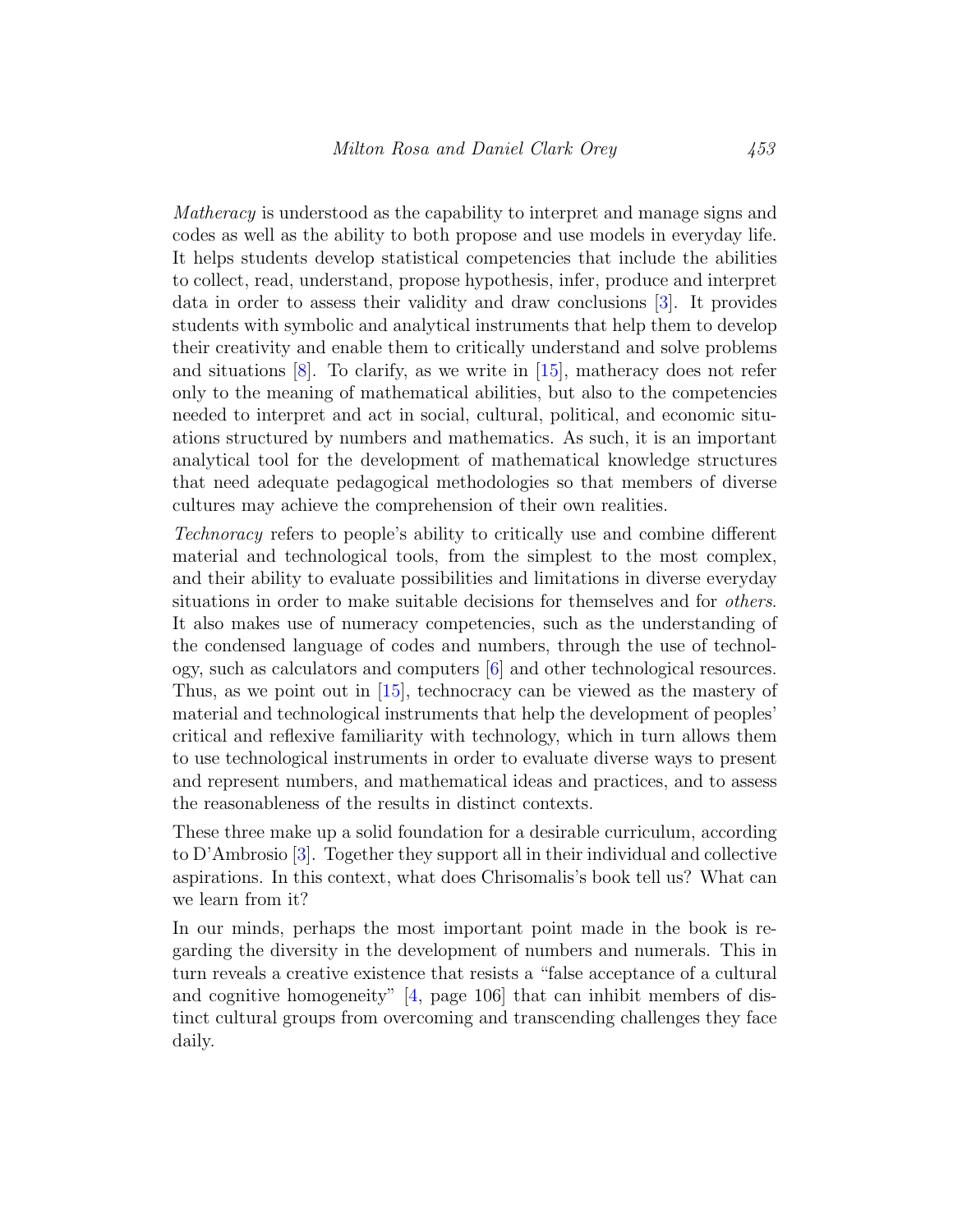Chrisomalis affirms that "an anthropology that aims to be relevant to contemporary life must, therefore, build on its foundations as a science of constraints, and to seek to become an anthropology of change" (page 208). In our opinion, this approach seeks to find meaning in the reality of the members of distinct culture by transcending the criteria of superiority between cultural manifestations related to the development of numeracy, which enables the establishment of a coherent relationship between numbers and numerals.

### 4. General Remarks

In his book Reckonings, Chrisomalis establishes three understandings related to reckoning: calculation, thinking, and evaluation. He wants us to recognize that numbers provide a basis for the development of social practices that energize the world, from trade and calendaring, to recipe-making and recordkeeping.

Studying the history of the development and use of numbers and numerals shows us how they were applied, as well as certain constraints on human thinking. This can help us understand, explain, share, and communicate ideas related to the development of cognition and the evolution of science and mathematics. This approach highlights how our worldview can both reflect and influence how members of diverse cultural groups make meaning of the world (as one of us pointed out in  $[14]$ ).

In this regard, Chrisomalis compares arguments for the cognitive efficiency of calculations and claims for the goodness of fit between the representation and the tasks members of distinct cultural groups complete, as well as to explore the relative advantages of material technologies underlying numeral systems. His exposition reveals the cultural and political aims of advancing or transforming societies through understanding of numeracy.

Chrisomalis states that numerical cognition is related to techniques and strategies that members of distinct cultural groups are able to learn from experiments, as well as how numerals are used in everyday practices throughout history. Crucially, numerals are primarily tools for representing numbers and for doing arithmetic.

Chrisomalis further shows that numeration is a social practice by arguing that written numerals are conceptual tools that are transformed to fit the perceived needs of their users, and that the sorts of cognitive processes that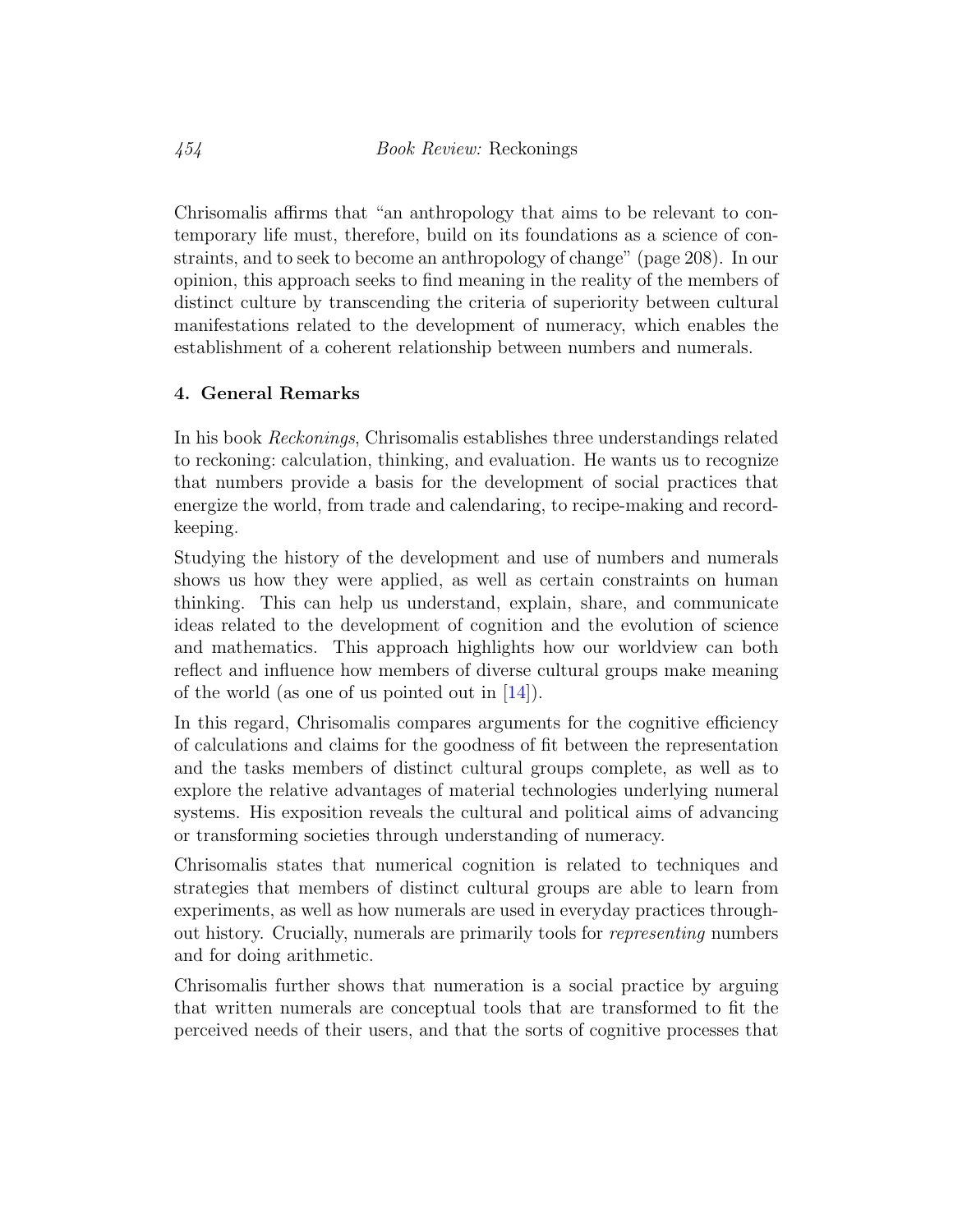affect decision-making around numerical activity are complex and involve social factors. Thus, we can reckon with related scholarship in literacy, matheracy (numeracy), and technoracy (in the sense of [\[3\]](#page-22-2)) developed by members of distinct cultural groups who are infrequently represented in the development of mathematical knowledge.



Drawing on the triple meaning of "reckon" (which are: a) think, b) calculate, and c) evaluate) as a framing device, Chrisomalis argues that the history of numeral systems is best considered as a cognitive history of language, writing, mathematics, and technology. We agree with Andrew Simoson, who writes, in [\[19\]](#page-23-4),

[Chrisomalis's] threefold approach in Reckonings is to examine number with respect to structure, purpose, and transience, and in doing so, he cautiously avoids overgeneralizing, ever mindful that the Latin maxim exceptio probat regulam ought to be translated as "the exception probes the rule." Thus, Chrisomalis habitually inserts curious richness into his narrative.

Chrisomalis roots his arguments in the practical goals of exploring the ways in which cognitive constraints interact with distinct environments such as economic, cultural, technological, historical, and the social context of science, and the cultural anthropology of cognition. In addition, he points towards relevant connections to epistemology, anthropology, history, cognitive science, and creativity.

Thus, in our point of view, this work serves both as a program for conceptualizing cognition in specific cultural, social, historical, and political contexts, and as a guide to the development of a research program and an accompanying list of pedagogical actions needed to teach numbers and numerals, as well as mathematics and history, for more comprehension and for better cross-cultural understanding.

Chrisomalis has both sociologically and culturally located the coalescing interest in reckonings. He is able to explicitly point out the key role that researchers played in questioning the central dogma of universal development of numbers and their representations and values in the history of humanity.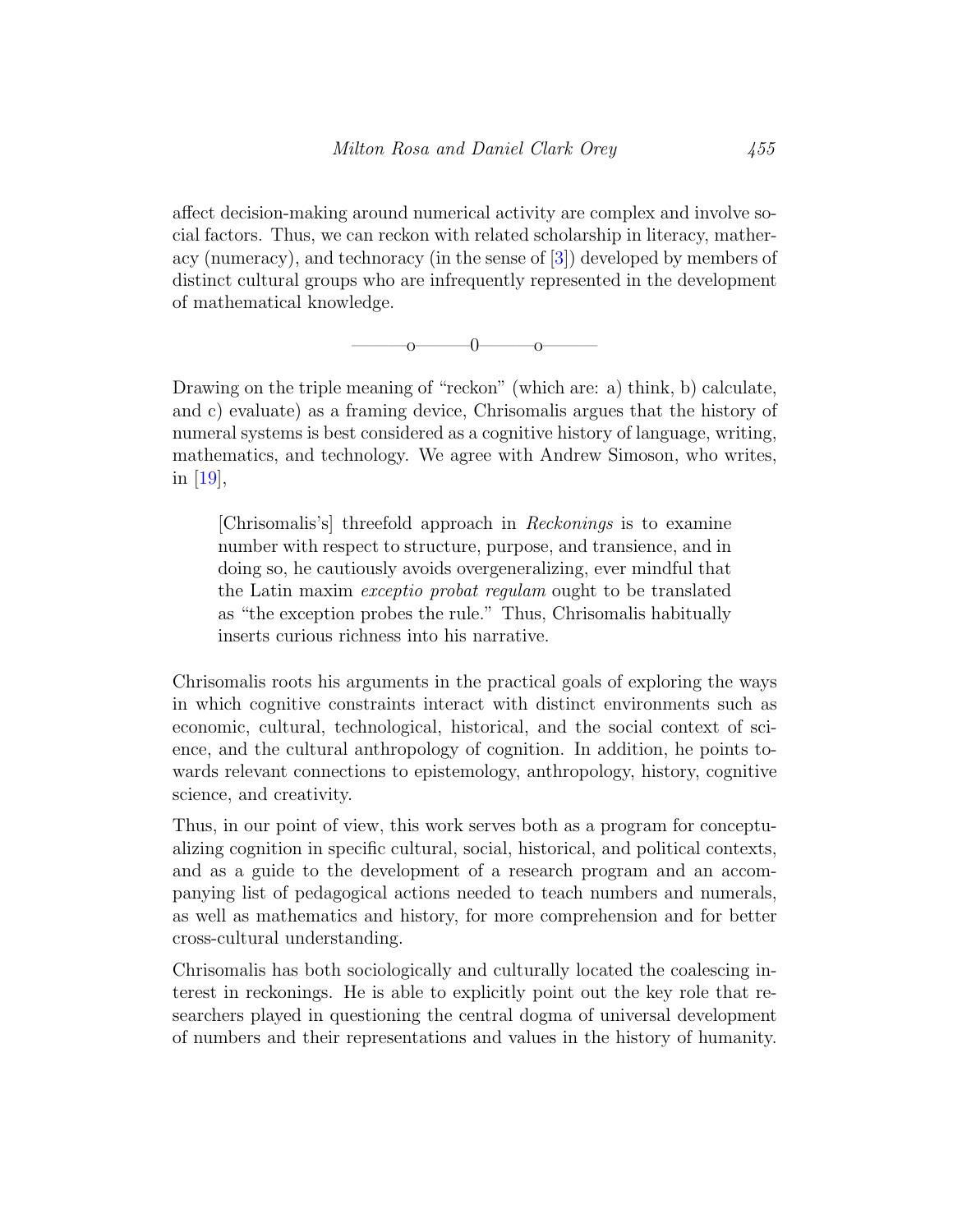By offering concrete reckonings, Chrisomalis makes an eloquent appeal for an entirely new approach to conceptualizing mathematical knowledge, and more generally, knowledge related to numbers and numerals, an approach that embraces the full thrust of human and cultural diversity. As such, this type of approach can address the urgent need to provide members of distinct cultural groups the necessary tools to become ethical, creative, reflective, and critical individuals prepared to participate in an emergent glocalized society, the context in which members of each distinct cultural group must be "empowered to act globally in its local environment" [\[5,](#page-22-0) page 76].

Glocalization has emerged as the new standard when it comes to reinforcing positive aspects of worldwide interaction in textual translations, localized marketing communication, sociopolitical considerations, and in the development of scientific and mathematical knowledges [\[17,](#page-23-5) page 197]. We appreciate that Chrisomalis recognizes that this is the case; he explicitly acknowledges the necessity to work with different cultural environments/contexts and, as acting as ethnographers, to describe the many diverse mathematical ideas, procedures, and practices in order to give meaning to these findings.



This important book encourages an awareness of historical constructions of numbers and numerals, and, through this awareness, aims to create a new understanding of numeracy, by focusing on the process of generation, intellectual and social organization, and dissemination of this kind of knowledge by establishing multiple relationships with other theories and references to reality.

$$
0 \hspace{3.5cm} 0 \hspace{3.5cm} 0 \hspace{3.5cm} 0
$$

Reckonings is not a mathematics book per se. Yet, it deals with interesting technical, disciplinary, and interdisciplinary issues, themes that could be of interest to all people of mathematics, because it reflects on everyday practices of working with and manipulating numbers through their numerical representations that were developed in diverse sociocultural contexts by members of distinct cultural groups. As such, it explicitly situates mathematical activity in its social, cultural, and historical contexts, and squarely puts mathematics in the human sphere, as a clearly human activity.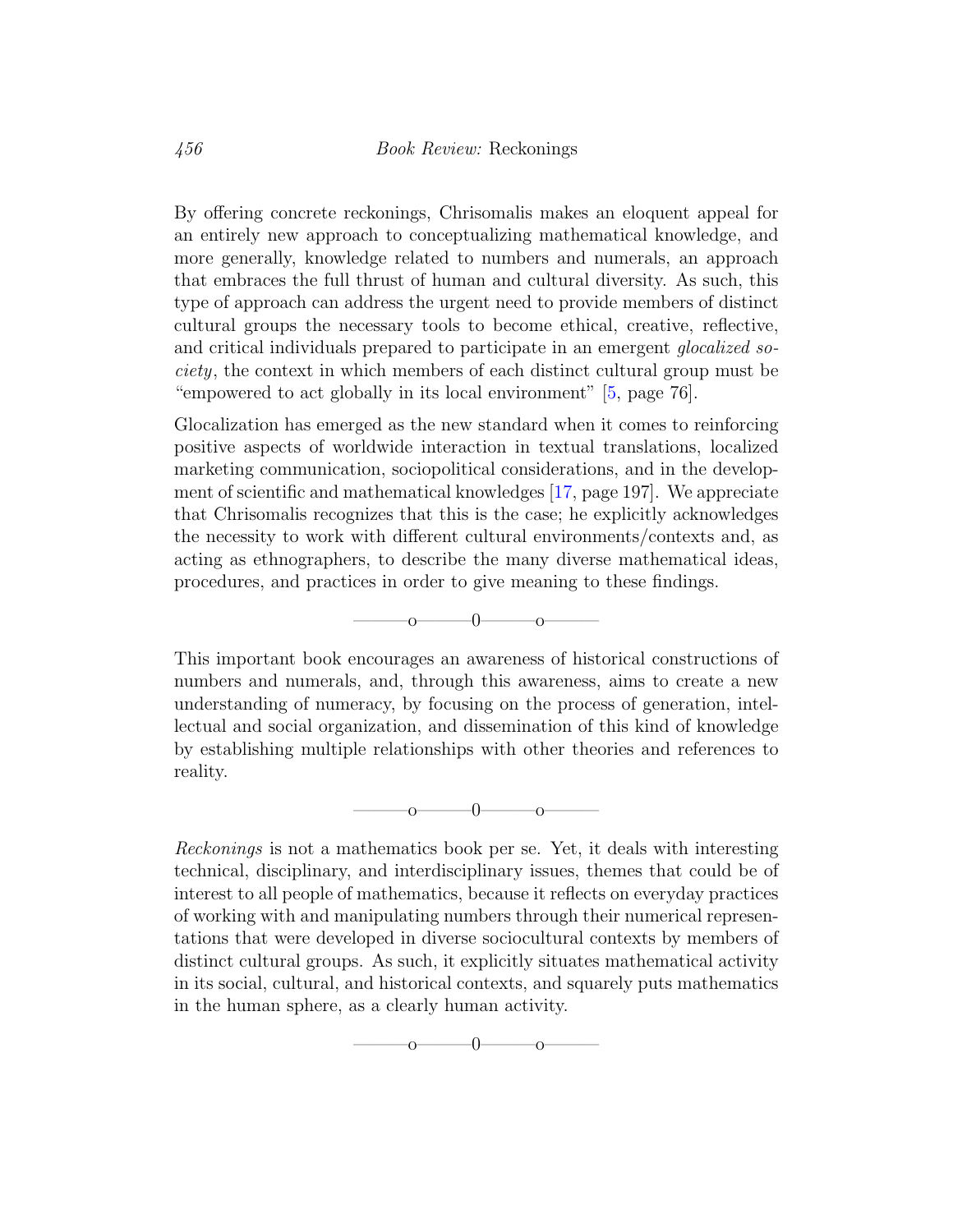One of the key arguments in this book is that numerical notations are mainly used for representation and communication. We agree that these notations can be applied in the context of writing and reading practices, as well as in mathematics, which was a motivation of the development of their concepts thought history.

Chrisomalis understands the meaning of reckon from calculation to general thinking. Consequently, in our point of view, he leads us to reckon, in a manner that involves the understanding of general cognitive processes that lead to the comprehension of reckoning as judgements. This context involves numerical notations that face their own reckoning as creators and users decide to adopt, transmit, diffuse, modify, and abandon it in order to create new numeral systems.

 $-0$ —— $-$ o—

In Reckonings, Chrisomalis discusses the eventual obsolescence of numeral systems throughout history, using, specifically, the Roman numerals as a case study. Hence, he echoes an important decision-making process, a process of judgement, by which users decide to abandon a numeral system in favor of another.

In this context, we have written elsewhere [\[15\]](#page-23-0) that diverse systems of numeration are writing systems used for expressing numbers, which includes mathematical notations for representing numbers of a given set using digits or other symbols in a consistent manner as developed by members of distinct cultural groups. We all can easily visualize how a series of accidents probably led us to the Hindu-Arabic numerals founded on base-10 arithmetic, and how we might be thinking differently, and what direction science and commerce might have taken, if something else had arisen during the development of humanity.

Some readers may think about written numbers and more generally the numeral systems we use as a cognitive technology that each of us applies every day. Thus they may question the assumptions we are making here about the historical development of numerals as technological artifacts.

We, however, agree with D'Ambrosio [\[3\]](#page-22-2), who views technological artifacts as devices conceived and created by humanity to solve their survival needs and/or to enable, facilitate, and transcend the development of daily activities and tasks. They are objects developed to help the fulfillment of functions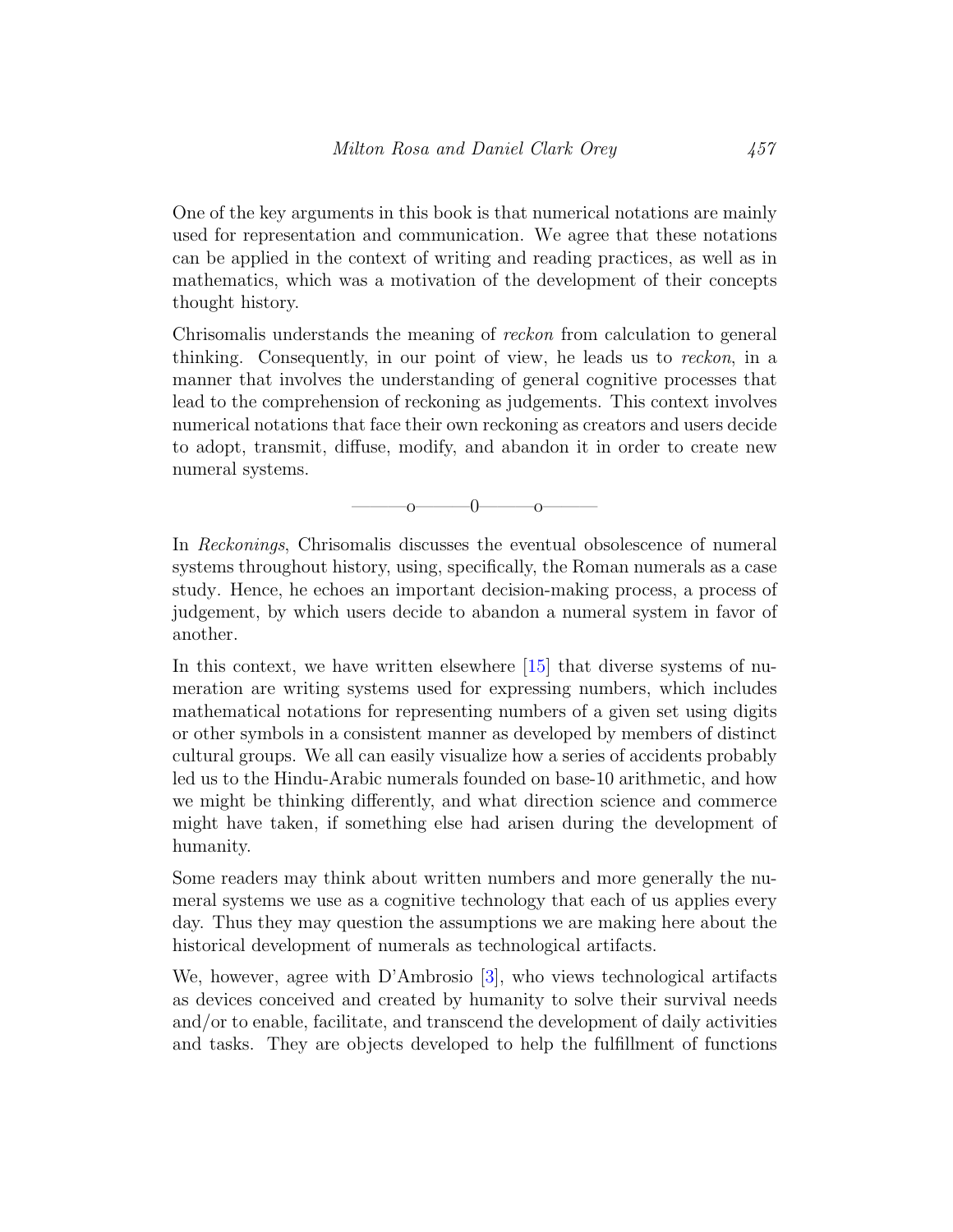that usually seek to extend the limits of the human mind and body. As such, written numbers are clearly a technology that evolved historically.

Harper [\[10\]](#page-22-6) states that numerals can be viewed as technological artifacts that are constituted by both form and function because they have the necessary internal structure such as symbols for numbers that must be distinct from one another and located in a sequential progression. In addition, numerals have an external structure since they are developed and situated in sociocultural contexts that confer them qualitative (used as identifiers) and quantitative (used as the identification of set sizes) functions. Historically, numbers and numerals are the product of diverse, constant, and continuous evolutionary processes, which include social and cognitive selection that help their learnability by human users in their daily routines in distinct sociocultural contexts.

 $-0$ —— $0$ —

Yet, it is necessary to emphasize that the operative aspects of technology, in most cases, are inaccessible to the members of minority cultural groups. More generally, the basic ideas behind technological devices, their possibilities and dangers, the morality supporting the use of technology, are essential issues to be raised and discussed [\[15\]](#page-23-0).

History shows that values are intimately related to technological progress. Thus, it is possible to offer the possibility of harmonious relations in human behavior and between humanity and nature. Both interactions are intrinsic to the advancement and enhancement of an *ethics of diversity* [\[2\]](#page-22-7), which deals with:

- respect for the others (the different).
- solidarity with the others.
- cooperation with the others.

Consequently, it is not possible to relinquish our duty to cooperate, with respect and solidarity, with all human beings who have the same rights for the preservation of their own good. The essence of an ethics of diversity involves a deeper mindfulness and respect for, indeed solidarity with, and cooperation with the others. This leads to quality of life and dignity for all if knowledge acquired in distinct sociocultural contexts are equally valued and respected.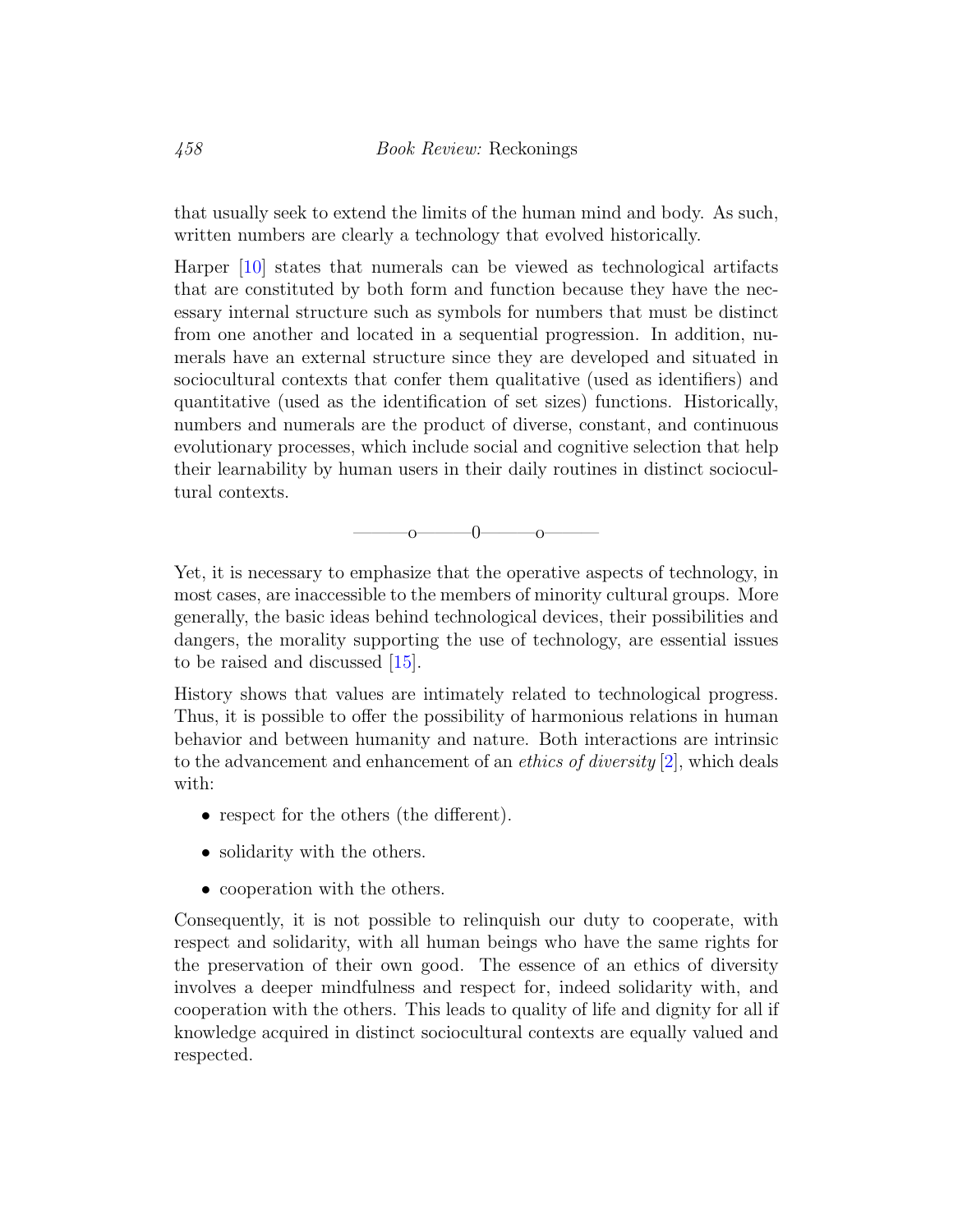$-0$ ——o—

This book also considers the possibility of including new pedagogical strategies embedded in technological innovations that reflect the complexity of life and that are imbued with transdisciplinary perspectives, within an ethics of diversity. We highlight the importance of the non-linearity of the ideas presented in this book as an invitation to reflect on various themes within an exploratory investigation that is complemented in each chapter.

This context synthesizes the cycle of knowledge, as reality [natural and cultural environment] informs [stimulates, impresses] individuals and peoples who, as a result, generate knowledge to explain, understand, live with reality [\[4\]](#page-22-3). The problem lies in the expropriation, institutionalization, and filtering, through the power structure, of the knowledge generated and, intellectually and socially, organized, which is returned to the people, often in limited and limiting ways, even hindering their access, for their survival and servitude to power.

The ideas, as shared in *Reckonings*, offer the ability to critically and reflectively engage members from diverse cultural contexts in the development of new and innovative situations. For example, D'Ambrosio [\[2\]](#page-22-7) signals that the difficulties inherent in creative and speculative know-how must be avoided in order to oppose the facilitation of standardizing judgment. Therefore, this approach presents myths that these members must be freed from, in order to decide in favor of progressive learning along with the development of concrete examples to facilitate their daily routine.

As mathematics educators developing investigations regarding the connection between culture and mathematics, we understand that mathematical and scientific knowledge are culturally constructed and subject to context variations. Thus, these knowledge fields are human products of particular sociocultural environments, which are related to the advancement of numbers and their numerical notations and representations.

#### 5. Final Considerations

Reckonings is an import addition to the literature in culture, history, anthropology, philosophy, and the sciences. Because this book transcribes the development of human beings who nourish essential dreams of peace, ethics, and happiness for humanity, reading it is a joy. However, this aspect does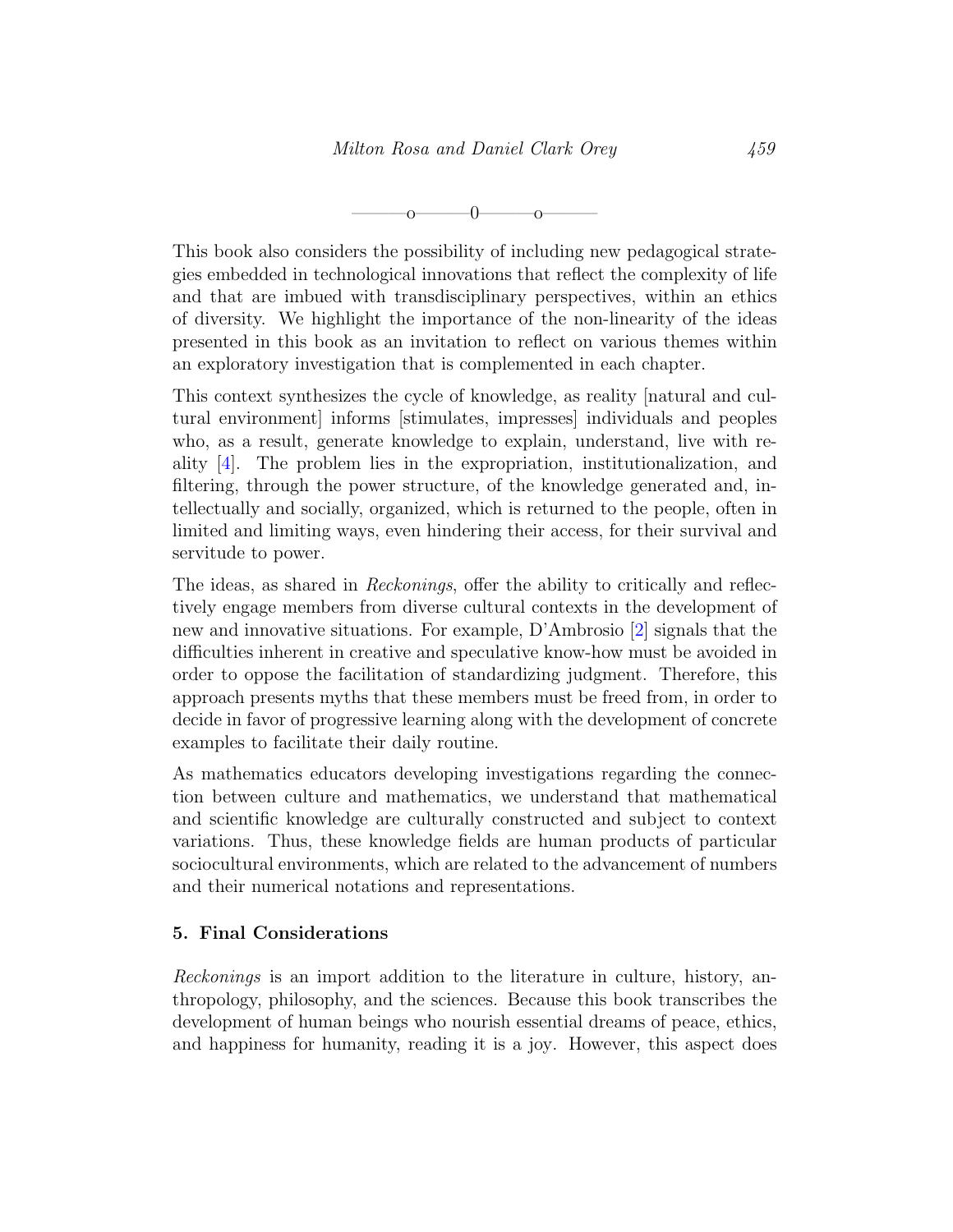not deny its academic character or its value to serve as a guide for formal educational praxis.

Themes covered in the chapters of this book are transversal and demand a holistic and transdisciplinary approach. Ethics, in our opinion, is a content that is coherently suggested by discourse and evidenced by action. The author's clear and consistent stance throughout the book in relation to ethical issues gives this manuscript an implicit behavioral character, indeed an authenticity.

We recall that the ethics of diversity proposed by D'Ambrosio [\[4\]](#page-22-3) "rests on respect, solidarity and cooperation" (page 142) and turns to the conduct of peace, which must be present in the encounter with the different, as condition to the existence of life itself. As one of us wrote a while back in  $[14]$ , ethics may be viewed as a regulator of human behavior, because its holistic view seeks to historically understand the human being as an individual whose knowledge is acquired for survival and transcendence.



Reckonings shows that numerals must be understood in a broader context because they offer a compelling case study in how cognitive technologies are shaped by the vagaries of history, the dynamics of culture, and the constraints of the human mind. It draws on the disciplines of anthropology and linguistics, but extends its conceptions to cognitive science, archaeology, classical philology, the history, and philosophy of mathematics, evolutionary theory, ethnohistory, and semiotics.

Chrisomalis introduces general readers to topics of numerals, cognition, and history. He sets several goals that must be accomplished within a holistic comprehension of the universal (global) principles of rationality as well as the local and particular ways of understanding cultural reasonableness through a dialogical approach. IHe writes:

Here we are playing around two central theories in social scientific and specifically anthropological approaches. On the one hand, universalism is the idea that humans are basically the same, that human behaviors differs only to a small and relatively insignificant degree, and thus that findings from one part of the world can be easily extrapolated and generalized. On the other hand, particularism argues that the local, historical, and particular conditions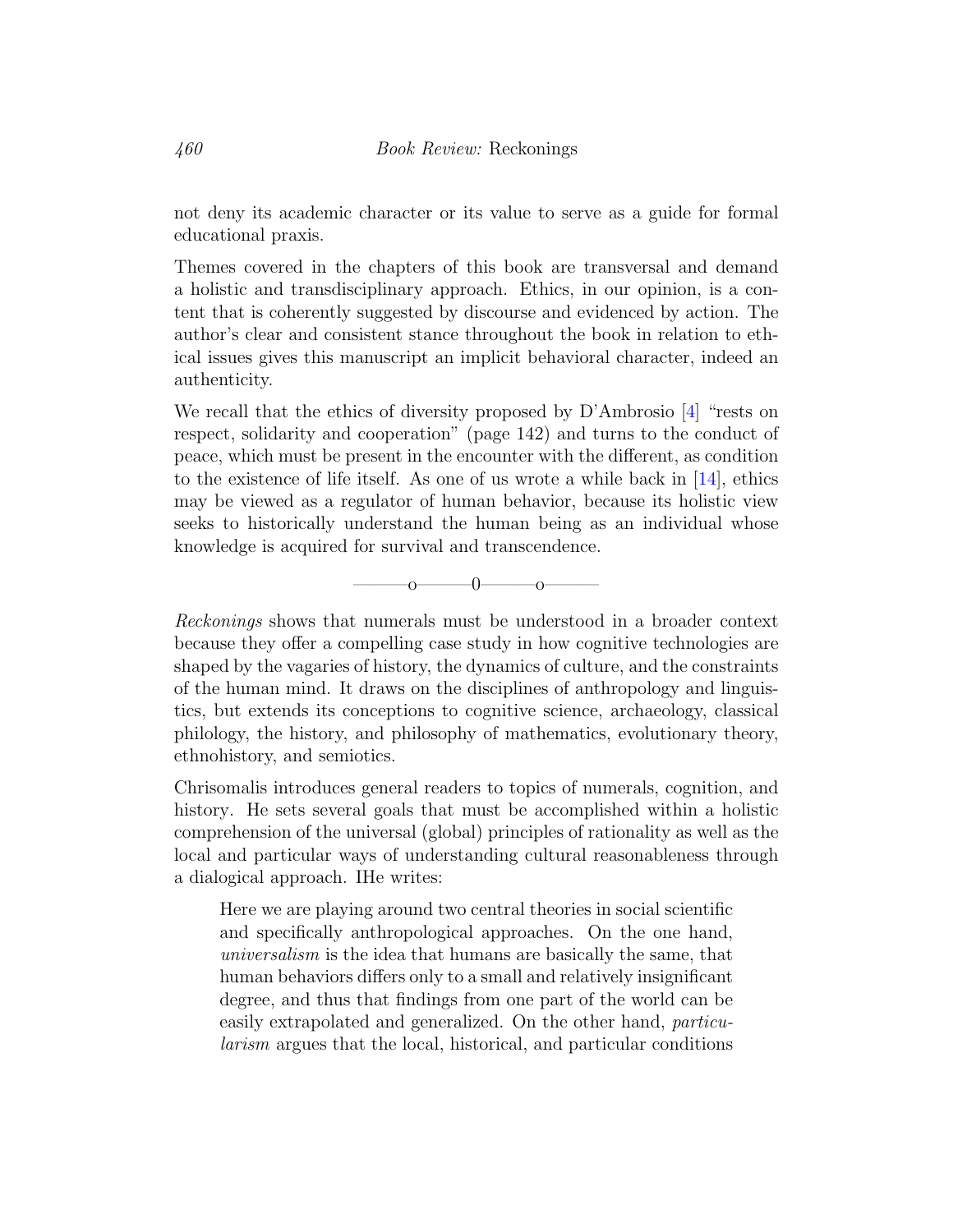of human existence are sufficiently variable that large, generalizing explanations are grossly oversimplifying, and that we would be better to focus ourselves on the panoply of local conditions that cause particular people to behave the way they do (page 5).

This is not a small challenge! This book crosses disciplinary lines to examine language as much as mathematics, philosophy, psychology, and as well as history, but the ease with which it connects and moves through these subjects takes the readers joyfully along with interest and motivation.

 $\overline{0}$   $\overline{0}$   $\overline{0}$   $\overline{0}$   $\overline{0}$ 

In our own research with a diversity of students from diverse continents, in ethnomathematics, mathematical modelling, and ethnomodelling; we currently identify three approaches: *global, local*, and glocal. These three approaches help us to investigate, study, and understand mathematical ideas, procedures, and practices developed by members of distinct cultures. These approaches are similar to the concepts of universalism and particularism as conceptualized, defined, and studied in this book.

The global approach (corresponding to Chrisomalis's universalism) is related to the outsiders' view on beliefs, customs, and scientific and mathematical knowledge developed by the members of distinct cultural groups. In our opinion, globalization has reinforced the Euro-western-academic-utilitarian approach of school mathematics, and the Western bias in prevailing mathematical development, as well as in helping to globalize pervasive scientific ideologies.

Thus, mathematics is criticized as a cultural homogenizing force, a critical filter for status, a perpetuator of mistaken illusions of certainty, and an instrument of power. In this approach, comparativist researchers attempt to describe differences among cultures. Sue and Sue [\[21\]](#page-24-1) say that these individuals are culturally universal.

The local approach (corresponding to Chrisomalis's particularism) is related to the insiders' view on their own culture, customs, beliefs, and scientific and mathematical knowledge. Local knowledge has typically been tested and validated within internal contexts, often over extremely long periods of time [\[1\]](#page-21-0). As we wrote elsewhere [\[15\]](#page-23-0), local knowledge creates a framework from which members of distinct cultural groups can understand and interpret the world around them.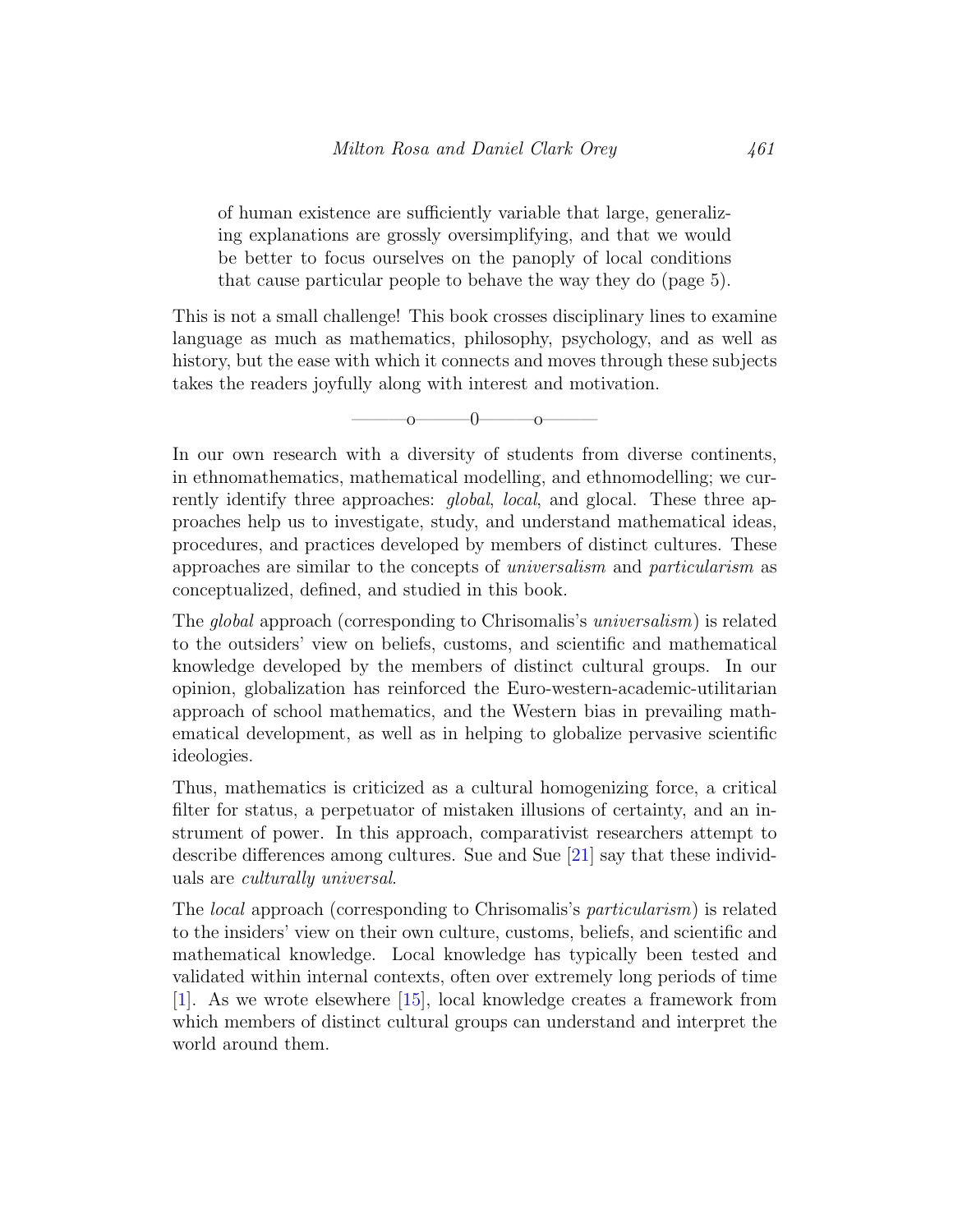For example, we have stated that, currently, there is a recognition of the importance of local contributions to the development of scientific and mathematical knowledge [\[18\]](#page-23-6). In this approach, the members of distinct cultural groups describe their culture in its own terms. Sue and Sue [\[21\]](#page-24-1) say that these individuals are *culturally specific*.

Glocalization (cultural dynamism) represents a continuous interaction between globalization and localization related to the same phenomena [\[13\]](#page-23-7). It involves blending, mixing, and adapting two processes in which one component must address the local culture, and systems of values and practices [\[12\]](#page-23-8). In this context, it is "necessary to work with different cultural environments and, acting as ethnographers, to describe mathematical ideas and practices of other peoples. It is fundamental to give meaning to these findings" [\[5,](#page-22-0) page 79].

Through focusing on local knowledge first and then integrating global influences, we support members of distinct cultures and collective groups, rooted in their own local cultural traditions, but are also equipped with global knowledge, in creating a sort of localized globalization [\[1\]](#page-21-0) of the mathematical practices developed daily in diverse contexts.

 $\sim$  0  $\sim$  0

Reckonings is an ambitious book. Its philosophical content seems almost a consequence of its urgency. Nothing less is at stake than the remarking of numerals, cognition, and history.

In general, we recognize philosophy as the mental strategies (abstract) to critically understand and explain how humanity developed ways to cope with the natural and social environment (to survive) and to understand and explain reality (cosmic, natural, and emotional), mythology and ontology, aesthetic, and ethics (to transcend survival). Mathematics are strategies (concrete and abstract) developed by the human species with the same objectives. According to D'Ambrosio [\[7\]](#page-22-8), philosophy can never be reduced to mathematics. Philosophers try to recognize the mental strategies (abstract) to critically understand and explain how individual mathematicians advanced in their strategies (concrete and abstract) to reflect upon facts and ideas about the natural, social, cosmic and emotional environment, motivated by mythology and ontology, aesthetic and ethics, and even the imaginary that transcend survival.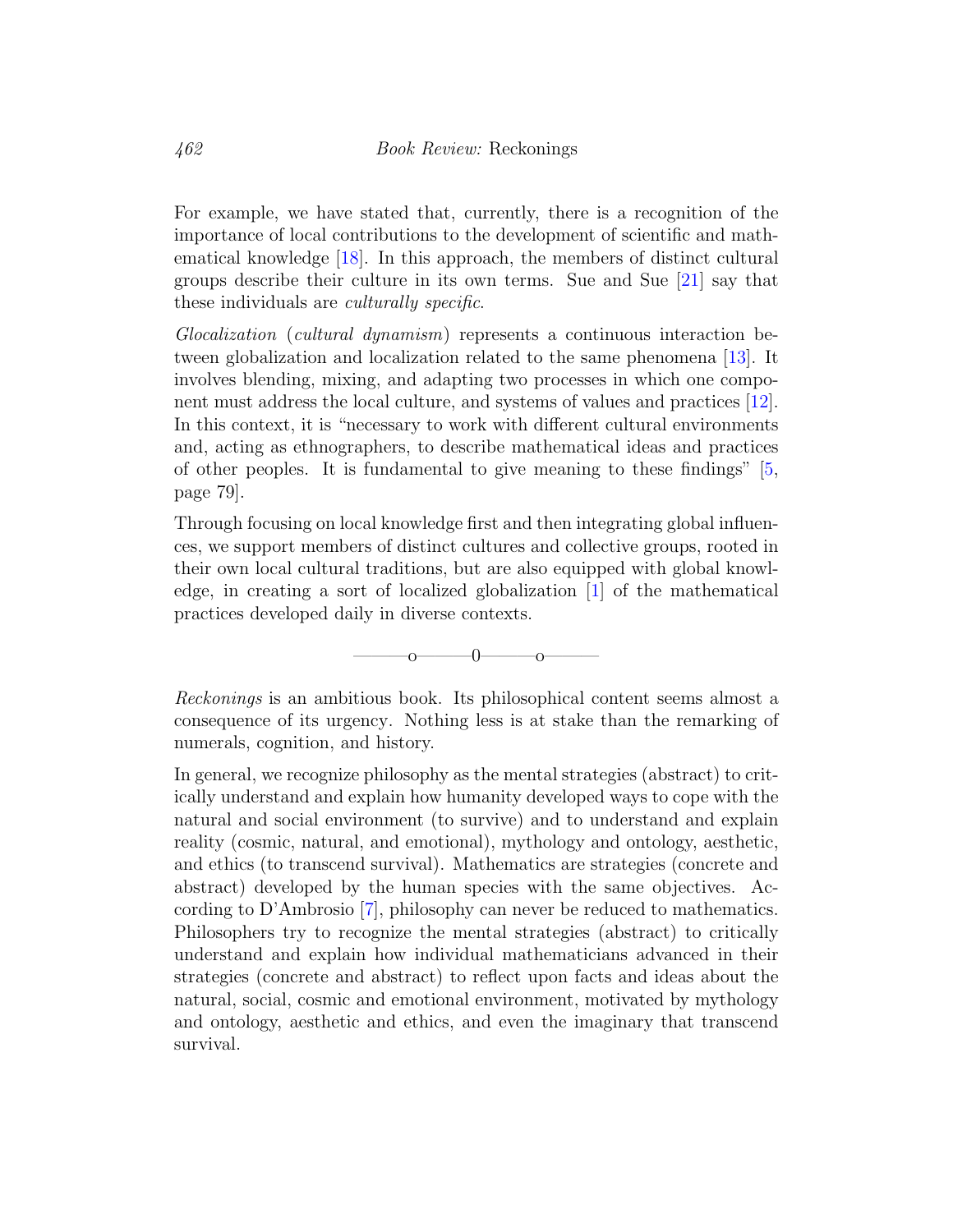Thus, it is important to explore the nature of mathematical knowledge by paying attention to philosophy and cognition, in particular philosophical domains beyond those traditionally ssociated with the history of mathematics.

Reckonings does just that. It is a cultural and cognitive history of how humanity develops, uses, and thinks about numbers by representing them with numerals. We live in a world written by numbers, surrounded by their intuitive or practical presence. This is a relatively new phenomenon; numbers were once rare in our linguistic landscape. But nowadays they are so commonplace that we often do not feel the need to think about them in order to solve problems we face daily in our own sociocultural contexts. This is exactly what this book does! It reminds us that we should think about numbers.

 $\sim$  0  $\sim$  0

In short, Chrisomalis has written a compelling and thoroughly entertaining account of how historically numbers came to be used and represented. The book serves as an enlightening example of how the fundamentals of knowledge cannot be understood by a single discipline; they require the complementarity of several knowledge fields such as philosophy, sociology, and education. We strongly and enthusiastically recommend this book to all readers interested in the broad understanding of human history, as well as the history of human mathematics, from these informational lenses.

The book leads its reader to the important realization that the current number system we use, just like many other aspects of our civilization, is likely not going to persist forever, and as the planet continues to evolve, and civilization moves on (forward or backward is the question these days), new adaptations to counting, numbers, and cognition will arise as tools and crises move us on.

We thank Chrisomalis for this important work. He has left us with much wonder about numbers and numerals, and the possibility that perhaps someday another numeral system will evolve. During these dark and difficult times, this book is a breath of fresh air and hope. *Muito obrigado!* 

### References

<span id="page-21-0"></span>[1] Yin Cheong Cheng, New Paradigm for Re-engineering Education: Globalization, Localization and Individualization, Springer, New York, 2005.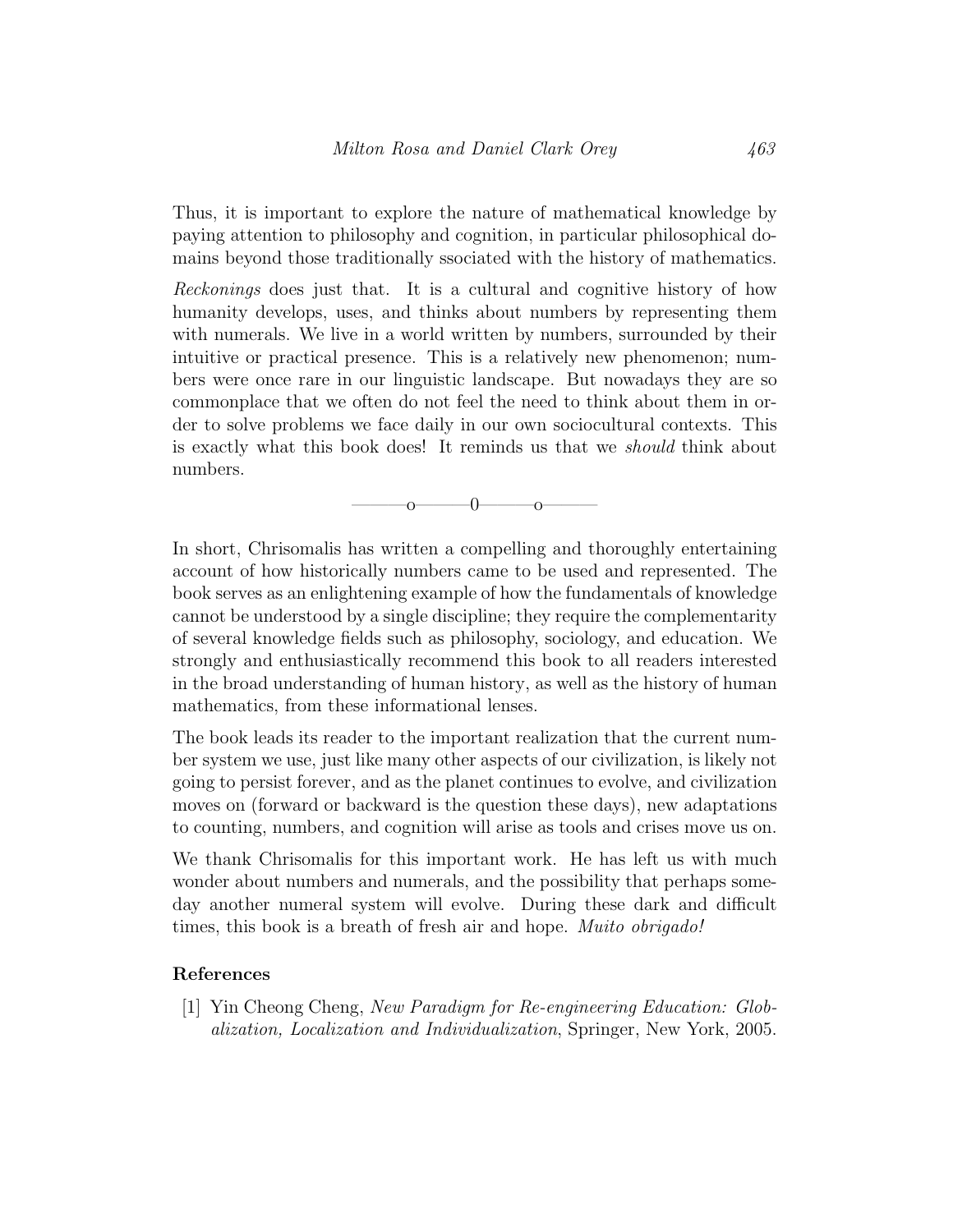- <span id="page-22-7"></span>[2] Ubiratan D'Ambrosio, "The History of Mathematics and Ethnomathematics: How a Native Culture Intervenes in the Process of Learning Science," *Impact of Science on Society*, Volume 40 Number 4 (1990), pages 369–78.
- <span id="page-22-2"></span>[3] Ubiratan D'Ambrosio, "Literacy, matheracy, and technocracy: a trivium for today," Mathematical Thinking and Learning Volume 1 Issue 2 (1999), pages 131–153.
- <span id="page-22-3"></span>[4] Ubiratan D'Ambrosio, "What is ethnomathematics, and how can it help children in schools?" Teaching Children Mathematics, Volume 7 Issue 6 (2001), pages 308–310.
- <span id="page-22-0"></span>[5] Ubiratan D'Ambrosio, "The program ethnomathematics and the challenges of globalization," Circumscribere: International Journal for the History of Science, Volume 1 Issue 1 (2006), pages 74–82.
- <span id="page-22-5"></span>[6] Ubiratan D'Ambrosio, "Peace, social justice and ethnomathematics," pages 25–34 in International Perspectives on Social Justicei n Mathematics Education, edited by Bharath Sriraman (The Montana Mathematics Enthusiast Monograph 1, 2007).
- <span id="page-22-8"></span>[7] Ubiratan D'Ambrosio, "An essay on philosophy, mathematics and culture," Qualitative Research Journal, Volume 8 Issue 18 (Special Edition: Philosophy of Mathematics, 2020), pages 571–594.
- <span id="page-22-1"></span>[8] Ubiratan D'Ambrosio and Beatriz Silva D'Ambrosio, "The role of ethnomathematics in curricular leadership in mathematics education," Journal of Mathematics Education at Teachers College, Volume 4 Issue 1 (2013), pages 19–25.
- <span id="page-22-4"></span>[9] Ubiratan D'Ambrosio and Milton Rosa, "Ethnomathematics and its pedagogical action in mathematics education," pages 285–305 in Ethnomathematics and its Diverse Approaches for Mathematics Education, edited by Milton Rosa, Lawrence Shirley, Maria Elena Gavarrete, and Wilfredo V. Alangu (ICME-13 Monographs, Springer, Cham, Switzerland, 2017).
- <span id="page-22-6"></span>[10] David A. Harper, "Numbers as a cognitive and social technology: on the nature of conventional number sequences used in economic systems," Journal of Institutional Economics, Volume 6 Issue 2 (2010), pages 167– 190.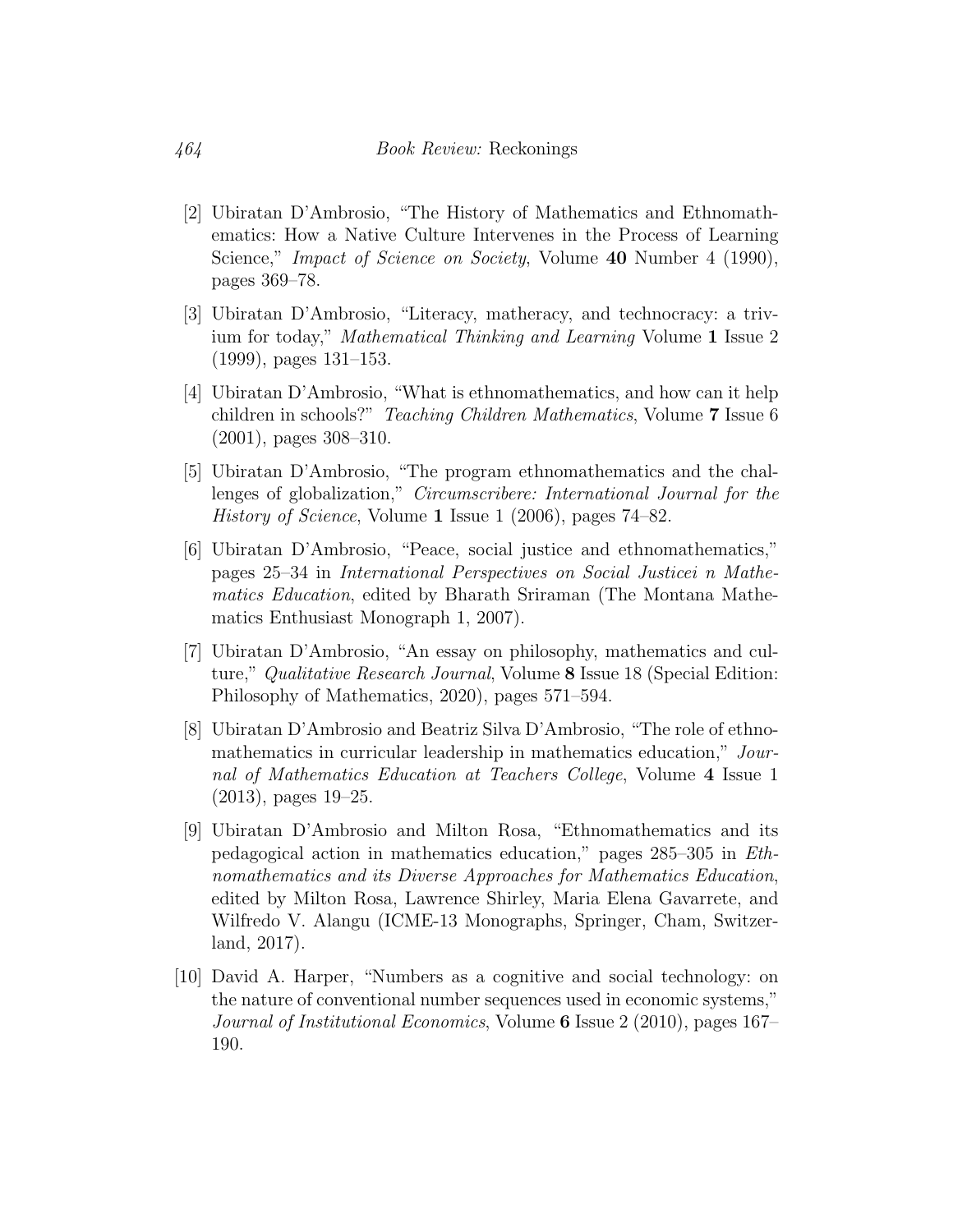- <span id="page-23-3"></span>[11] Hede Helfrich, "Beyond the dilemma of cross-cultural psychology: Resolving the tension between etic and emic approaches," Culture  $\mathcal{B}$  Psy*chology*, Volume 5 Issue 2 (1999), pages  $131-153$ .
- <span id="page-23-8"></span>[12] Habibul Haque Khondker, "Glocalization as Globalization: Evolution of a Sociological Concept," Bangladesh e-Journal of Sociology, Volume 1 Issue 2 (2004), pages 1–9.
- <span id="page-23-7"></span>[13] Peter Kloos, "The dialectics of globalization and localization," pages 281–298 in The Ends of Globalization: Bringing Society Back In, edited by Don Kalb, Marco van der Land, Richard Staring, Bart van Steenbergen, and Nico Wilterdink (Rowman & Littlefield, Lanham, MD, 2000).
- <span id="page-23-1"></span>[14] Milton Rosa, A Mixed-Methods Study to Understand the Perceptions of High School Leaders About English Language Learners (ELL): The Case of Mathematics, Doctoral Dissertation. College of Education, California State University, Sacramento, 2010.
- <span id="page-23-0"></span>[15] Milton Rosa and Daniel C. Orey, "A trivium curriculum for mathematics based on literacy, matheracy, and technoracy: An ethnomathematics perspective," ZDM Mathematics Education, Volume 47 Issue 4 (2015), pages 587–598.
- <span id="page-23-2"></span>[16] Milton Rosa and Daniel C. Orey, "Reflecting on glocalization in the contexts of local and global approaches through ethnomodelling,"  $Educação$ Matemática Pesquisa, Volume  $20$  Issue 2 (2018), pages 171–201.
- <span id="page-23-5"></span>[17] Milton Rosa and Daniel C. Orey, "Ethnomathematics and the responsible subversion of its pedagogical action: an investigation based on three anthropological approaches," Revista Brasileira de Estudos Pedagógicos, Volume 100 Issue 254 (2019), pages 191–209.
- <span id="page-23-6"></span>[18] Milton Rosa and Daniel C. Orey, "An ethnomathematical perspective of STEM education in a glocalized world," Bolema, Volume 35 Issue 70 (2021), pages 840–876.
- <span id="page-23-4"></span>[19] Andrew Simoson, "Reckonings: Numerals, Cognition, and History by Stephen Chrisomalis," Mathematical Intelligencer, 2021. doi[:10.1007/s00283-021-10086-6](http://dx.doi.org/10.1007/s00283-021-10086-6)